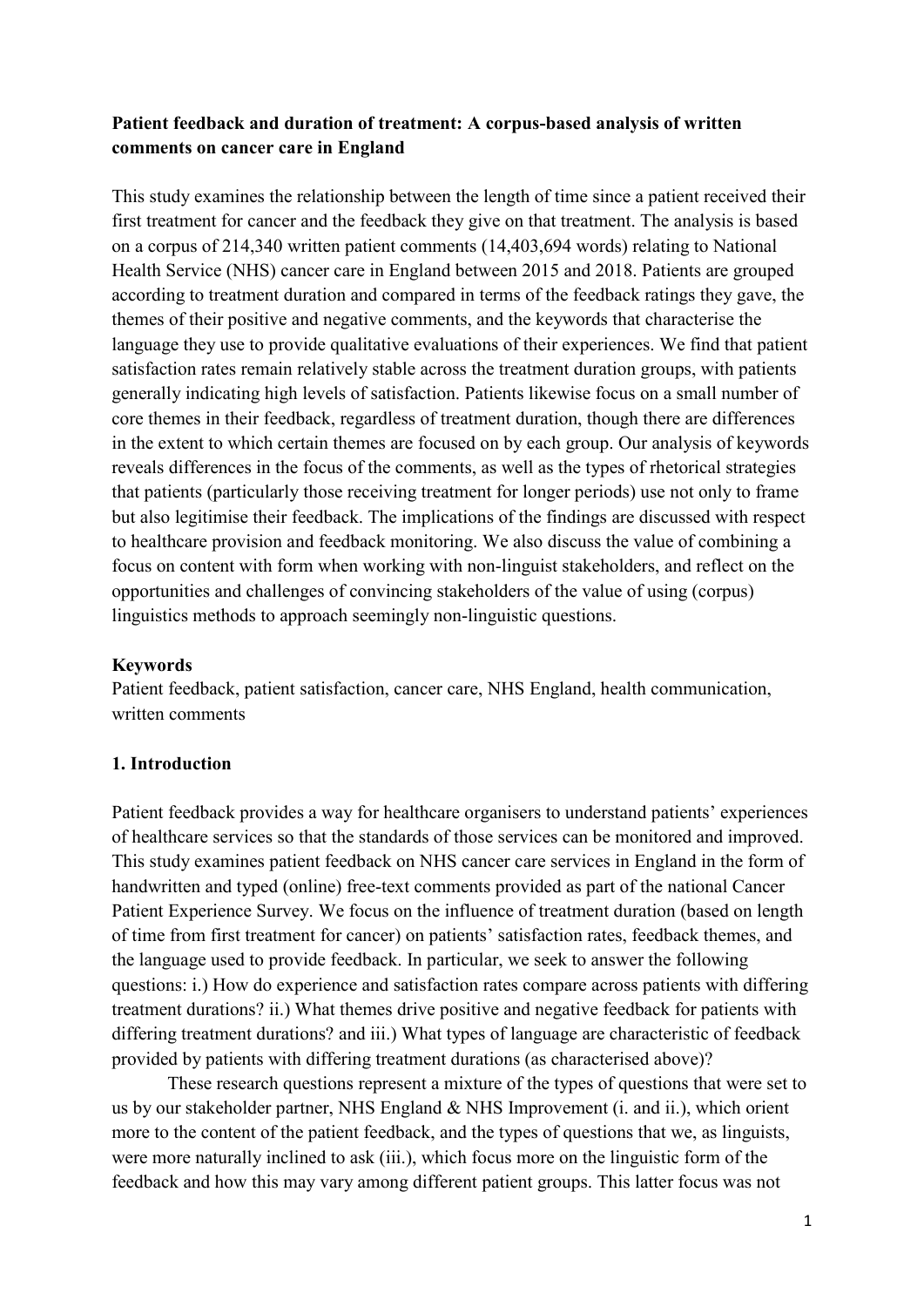raised by our stakeholder partner in the first instance but, rather, evolved from the original questions set to us as a result of our discussions with them. As well as providing new insight into how patient feedback varies according to treatment duration, this study will also demonstrate how a focus on content and linguistic form need not be mutually exclusive but can, instead, provide complementary insights in this context. Following this introduction, in the next section we introduce the genre of patient feedback in more detail. Section 3 outlines the study data and analytical approach. The findings are reported and discussed in Section 4, while Section 5 concludes the article by considering the implications of the findings and reflecting on the value and challenges of using of corpus linguistic methods when working with non-linguist stakeholders.

#### **2. Patient feedback and NHS cancer care in England**

Patient feedback has become an increasingly accepted measure of patient satisfaction rates in healthcare systems around the world, where patient satisfaction can be defined as 'an individual patient or family visitor's subjective perspective on medical services received […] adopted as one of the indicators of care quality' (Tzeng and Yin, 2008: 122). For healthcare policy in England – the context under focus in this study – the importance placed on assessing and monitoring patients' experiences of healthcare services has grown concomitantly with the increasing emphasis on patient-centredness (Coulter 2013), where patient involvement is viewed as a means through which providers can ensure that service improvements respond to patients' needs (Richard, et al. 2010). At the same time, patient experiences have come to represent a valued form of healthcare systems knowledge which can help providers to ensure quality and patient-centredness in a context of rising demands and financial pressures in the UK (Cunningham and Wells, 2017). Embedding the results of patient satisfaction surveys into care delivery has also been shown to lead to improved understanding of patients' expectations (Wolf et al., 2008), which in turn can result in improved health outcomes for patients (McGill, 2009).

The present study focuses, as noted, on patient feedback relating to cancer care provided by the NHS in England. Cancer is a leading cause of death globally (Ferlay et al., 2020), while in the UK one in two people will develop some form of cancer during their lifetime (Ahmad et al., 2015). Cancer remains a public health priority in the UK and across the globe, then, and understanding patients' experiences of cancer care services is particularly important given that a considerable portion of the population is likely to require use of them at some point in their lives. Moreover, Richard et al. (2010) argue that evaluating patient satisfaction with respect to cancer care services is important due to the diversity of patients, patients' complex care needs, and the increased survivorship of people diagnosed with cancer. This importance is recognised at an organisational level within the NHS in England, as in the other nations of the UK, where patient experience represents one of four key metrics used to rate cancer care services (Cancer Research UK, online).

Most existing studies of patient feedback have been undertaken by researchers working in health and medical disciplines. As a result, the majority of this research has focussed on issues such as the design of feedback mechanisms (Evans et al., 2007), the reliability of feedback data for assessing healthcare quality (Sitzia, 1999), the extent to which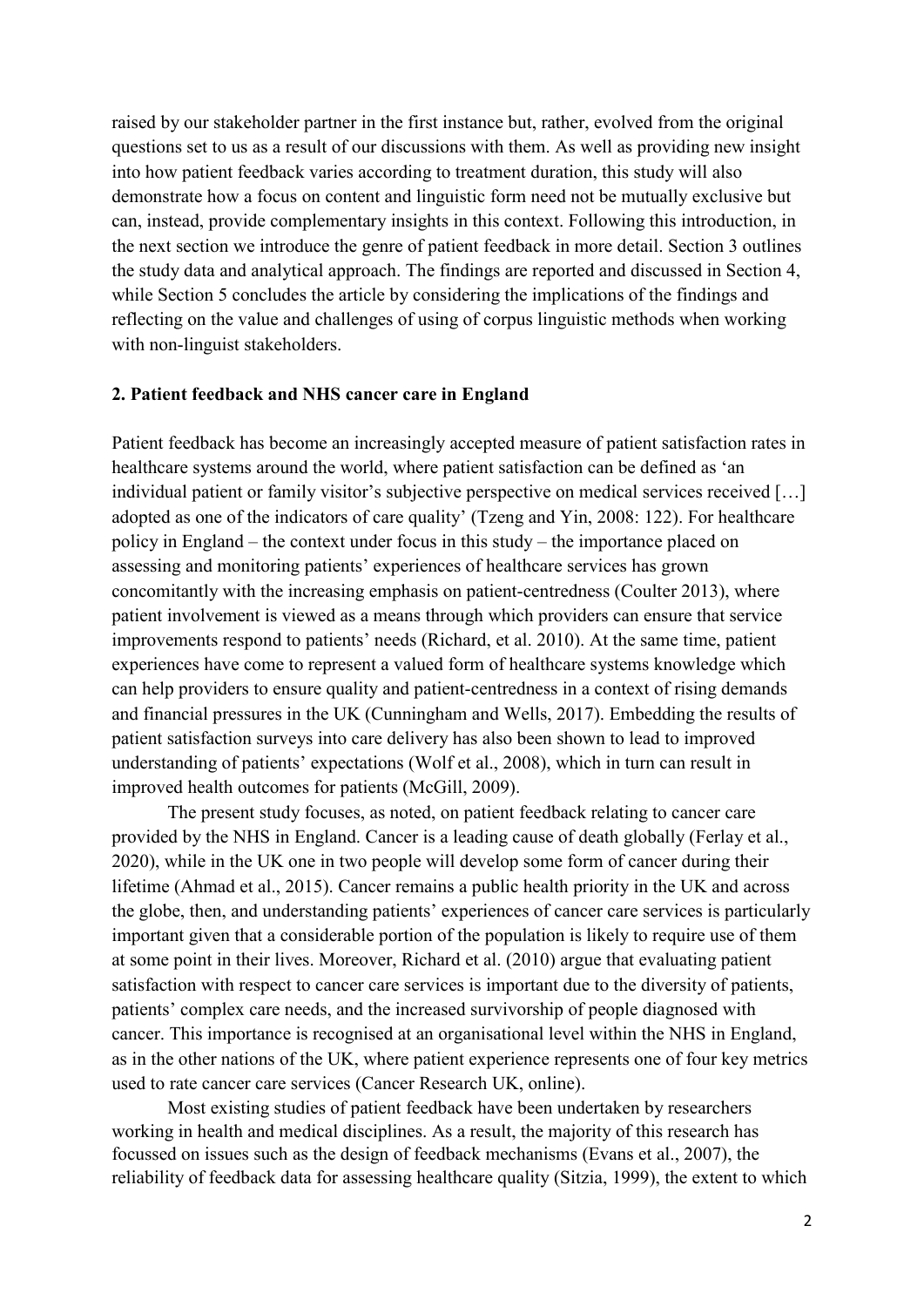insights from patient feedback actually leads to service improvements (Davies and Cleary, 2005), and how such insights might be implemented to improve services and clinical outcomes (Veloski et al., 2006). Such studies have thus tended to focus on the content of the feedback studied, with frequently reported drivers of feedback including the technical quality of care, accessibility to care, and the interpersonal and communication skills of practitioners (Greco et al., 2001; Gupta et al., 1993).

While such studies hold undoubted value for those responsible for designing care and monitoring and interpreting patient feedback, they also have limitations in terms of their data and methods of analysis. Concerning the data used, existing studies have tended to focus on a relatively small number of responses, usually in the hundreds (Lagu et al., 2010; López et al., 2012) and at the most in the tens of thousands (Raleigh et al., 2009), and so tend to offer fairly limited generalisability with respect to their findings. Another feature of existing research into patient feedback is the tendency to examine quantitative rather than qualitative responses (e.g. checkbox data). An advantage of checkbox data is that patients' responses can be easily quantified to reveal feedback trends. However, a disadvantage of this type of data is that patients' responses are constrained to the questions and checkbox options in the survey, meaning that patients have limited (if any) space to provide feedback about aspects of healthcare that might be important to them, but which are not covered by the questions in the survey.

Since most studies of patient feedback have been carried out within medical fields, existing research has tended to focus on what is said in the feedback, rather than how it is said. Although language plays a central role in studies of qualitative feedback, it has tended to be viewed as the medium through which information is exchanged (i.e. the feedback given), rather than being the object of study in its own right. As Mazanderani and Powell (2013: 97) observe, '[o] ne criticism frequently leveraged against research on patients' experiences is that too little attention is paid to the issue of how these experiences, be they articulated in stories, brief quotes, images, or numbers, are constructed'. As a consequence, patients' talk about healthcare is routinely treated as depicting some 'reality' of the healthcare services they represent. However, such representations do not offer a transparent window on the events or episodes of care being discussed in the feedback, but 'emerge through particular socially and technologically mediated practices' (ibid.).

Recent research has begun to address this previous lack of linguistic focus. For example, Baker et al. (2019) and Brookes and Baker (2017) used analysed 29 million-words of written patient feedback on NHS services in England. With the help of corpus linguistic methods, these studies were able to account for a larger and more representative set of patient comments than previous studies had, while the analyses moved beyond simply describing the content of the comments to consider the linguistic choices, and attendant discourses and rhetorical strategies, that patients drew upon in order to represent and evaluate their healthcare experiences. These studies provided detailed understanding of the language that patients use in their feedback, including how this language is shaped by social and technological factors (see also: Baker and Brookes 2021; Brookes and McEnery, 2017, 2020).

While the aforementioned linguistic studies of patient feedback focused on commented about English NHS services in general, in this article we adopt a narrower focus, working with a new dataset to examine linguistic choices made by patients in England receiving NHS treatment for cancer specifically. Compared to research on patient feedback in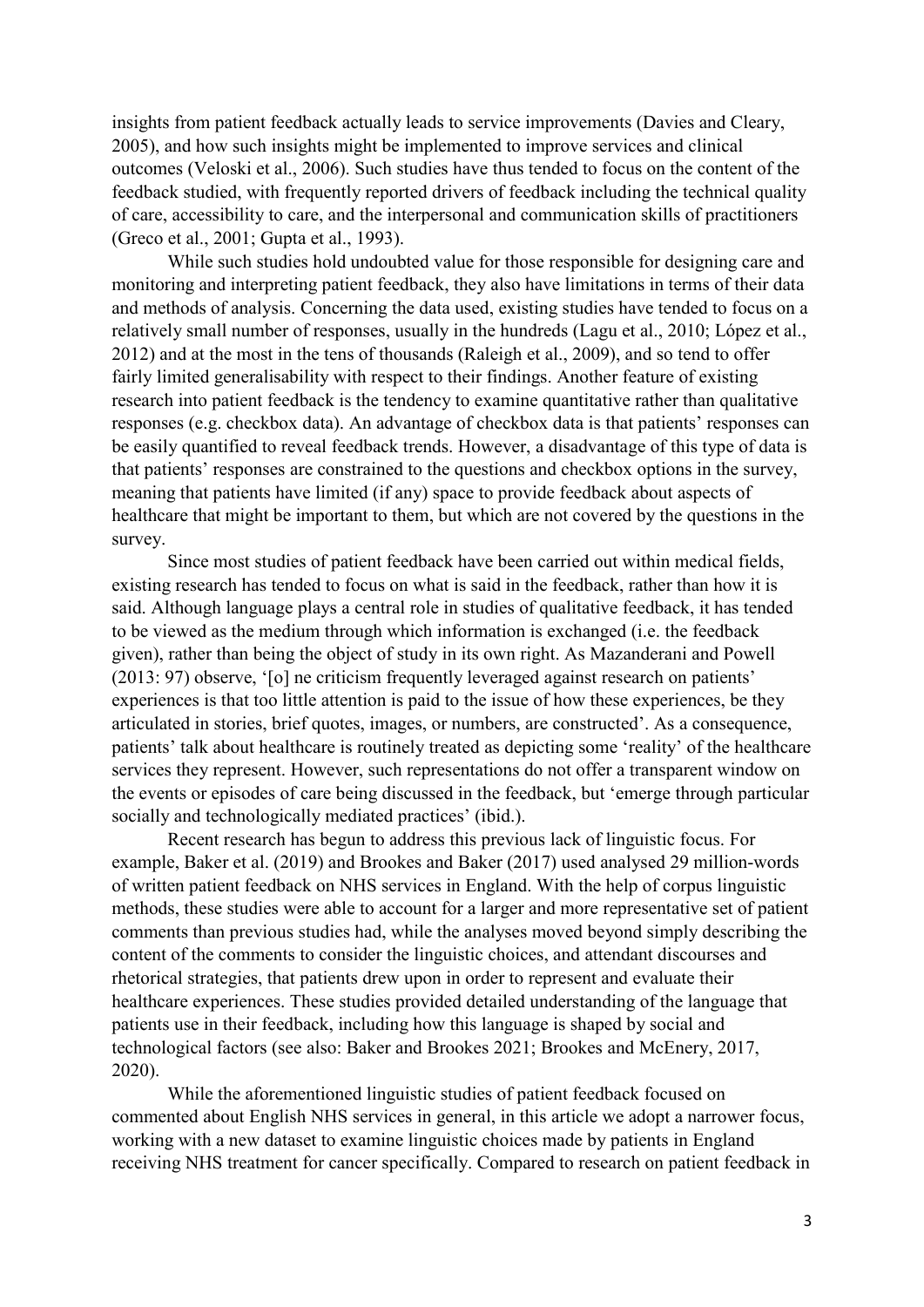general, feedback on cancer care services is relatively under-studied. Studies focusing on feedback on cancer care in the UK have reported that patients give generally favourable evaluations, with variables including waiting times, the availability and frequency of contact with healthcare providers, interpersonal aspects of care, patient-centred care, continuity of care and the physical environment in which care is provided (Cunningham and Wells, 2017; Malin et al., 2006; Richard et al., 2010).

The present study aims to develop on this existing body of research in a number of respects. First, most existing studies have focused on the experiences of patients with particular types of cancer, such as Damman et al.'s (2009) study of feedback on breast cancer care and Malin et al.'s (2006) focus on the experiences of patients with lung and colorectal cancer. The present study, on the other hand, is based on data representing patients with a wide range of types of cancer. Another, perhaps more important, feature which distinguishes the present study from existing research is that the data will allow us to explore the experiences of patients who are at different stages of treatment, where existing studies tended to focus on a single particular point, such as Booji et al.'s (2013) focus on feedback on hospital stays and Arora et al.'s (2011) study of patients' experiences of follow-up care. Comparing feedback across time periods is important, though, as the process of being diagnosed and treated for cancer is 'long and complicated, involving multiple stages of investigation and treatment, and multiple encounters with a variety of health professionals and services' (Cunningham and Wells, 2008: 1). Finally, existing studies of feedback on cancer services have been carried out in disciplines outside of linguistics, which means that the content of such feedback is understood far better, in empirical terms at least, than the linguistic form that such feedback takes. Yet, as noted above, understanding not only what feedback says but also how it is said can provide insight into both patients' priorities and the rhetorical strategies they use to express these and provide their evaluations of services. The data and analytical approach taken in this study are introduced in the next section.

#### **3. Methodology**

#### 3.1. Data

The data analysed in this study is a specialised corpus containing written feedback on cancer care provided by respondents to the England Cancer Patient Experience Survey (CPES). Responses were given both online and through pen-and-paper forms, with the latter subsequently digitised by the NHS to render it amenable to computational analysis. The CPES form allows patients to provide both quantitative and qualitative feedback. The quantitative component asks respondents, 'Overall, how would you rate your care?', to which they can respond by providing a score between 0 and 10, where at one end of the spectrum a score of 0 indicates a very negative evaluation and, at the other end of the scale, a score of 10 indicates a very positive evaluation. Respondents then had the opportunity to describe their experiences and explain the score they gave by providing qualitative feedback across three free-text boxes. These free-text boxes are preceded by the following questions: 'was there anything particularly good about your NHS cancer care?', 'was there anything that could have been improved?' and 'any other comments?'. For the purposes of this study, each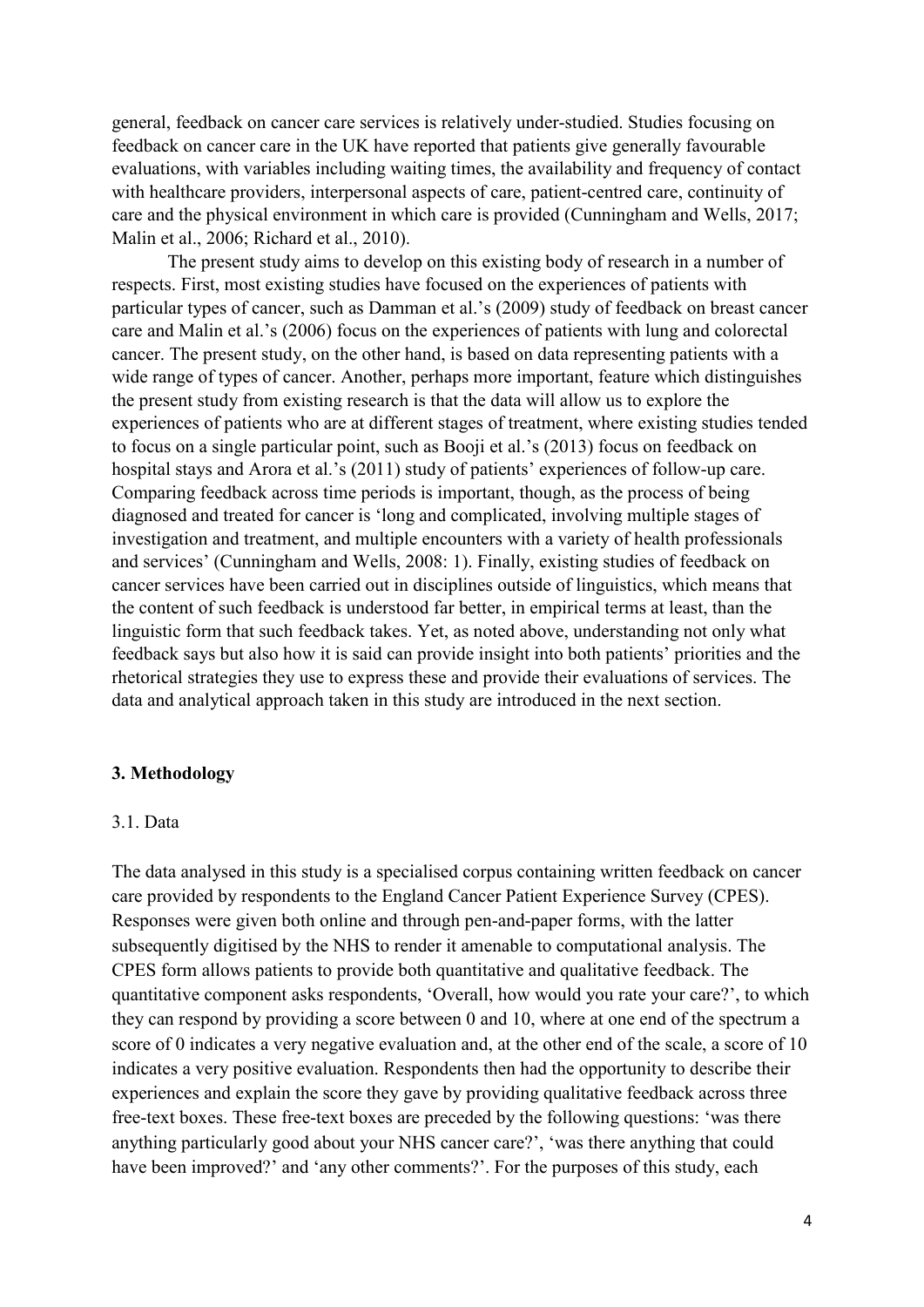'comment' contains the responses to all three of these questions together, which correspond to comment 'segments'; respectively, a positive segment, a negative segment, and an additional segment. Our corpus comprises free-text comments provided in response to these questions; in particular, it contains 214,340 responses (14,403,694 words), relating to hospitals across England, and provided between 2015 and 2018. NHS England & NHS Improvement made this data available to us as part of a formal collaboration, in which the organisation set us a series of questions to answer about the feedback.

To compare comments provided by patients at different points, we used metadata to divide our corpus according to patients' self-disclosed treatment duration at the time of submitting their feedback (this is requested in a dedicated field within the feedback form). This allowed us to group the responses into the following three broad categories: under 1 year; 1-5 years; and over 5 years. Table 1 gives a breakdown of the number of comments, words and average words per comment for each category. Note that not all patients answered this question, while some indicated that they did not know/couldn't remember how long they'd received treatment for. We excluded these cases from our analysis. As such, the numbers in Table 1 do not correspond exactly to the total number of comments and words in our corpus.

| Duration of  | Number of | Words     | Average words per |
|--------------|-----------|-----------|-------------------|
| treatment    | comments  |           | comment           |
| Under 1 year | 128,804   | 8,866,673 | 68.84             |
| $1-5$ years  | 59,577    | 3,960,335 | 66.50             |
| Over 5 years | 16,390    | 1,049,834 | 64.05             |

Table 1: Breakdown of comments and words, according to duration of treatment.

As this table indicates, the majority of the comments in our corpus represent the experiences and perspectives of patients who have received under one year of treatment (128,804 comments), with this group providing over twice as many comments as patients who have received between 1 and 5 years of treatment (59,577 comments). Meanwhile, we have the smallest amount of data for patients who have received over 5 years of treatment (16,390) comments). Despite these differences, the length of time a patient spends in treatment does not appear to strongly influence the length of the feedback they provide, which reduced slightly the longer patients received treatment, but only by an average of a couple of words between each category.

We should note at this point that our corpus of written comments is imbalanced in terms of the extent to which different demographic groups are represented within it. For example, 87.09% of the comments in our corpus were provided by patients who self-reported as White English/Welsh/Scottish/Northern Irish. Regarding sexuality, people who identified as being from LGBTQ+ backgrounds make up just 1% of respondents who provided a comment, while people who speak English as an additional language contributed 3.5% of the comments in our data. For this study, we have gathered all available feedback in order to achieve as comprehensive coverage of patients as possible, though it is important to bear this skew in mind.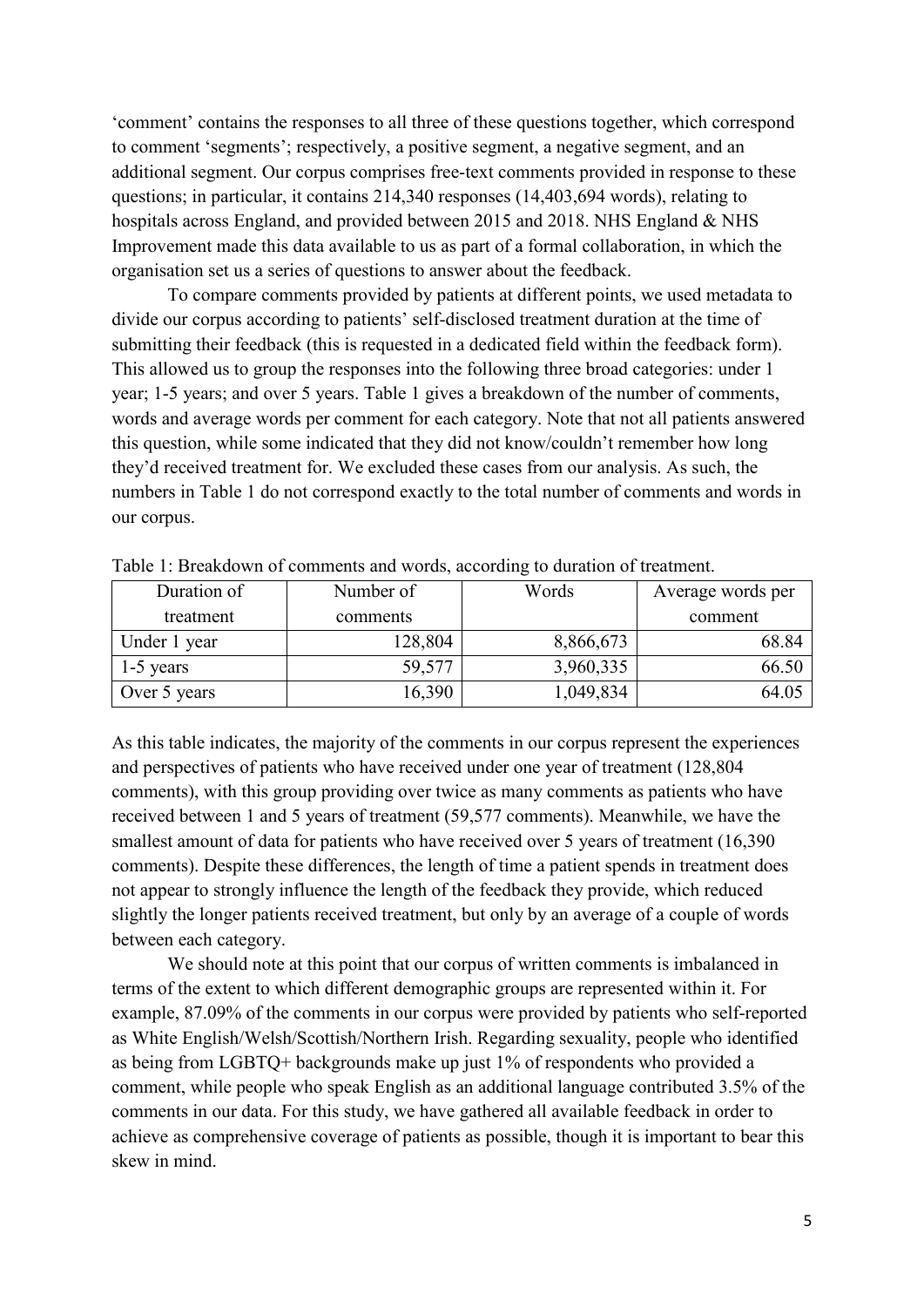#### 3.2. Analytical approach

The corpus was mounted on and analysed using CQPweb (Hardie, 2012). To answer Research Question (i.), *How do satisfaction rates compare across patients with differing treatment durations?*, we focused on patients' quantitative responses, comparing the distribution of scores between 0 and 10 across the treatment duration categories in Table 1.

To answer Research Question (ii.), *What themes drive positive and negative feedback for patients with differing treatment durations?*, we carried out qualitative thematic analysis of a random sample of 100 positive comment segments and 100 negative comment segments for each treatment duration category. Specifically, we thematically coded the reasons that patients gave for their positive and negative evaluations. For this, we adopted an inductive approach, with the development of codes being driven by the content of the comments themselves. Codes were checked by both authors to ensure consistency and problematic cases were discussed until both authors reached an agreement on the code(s) eventually applied. We experimented with different numbers of comment segments for this part of the analysis and found that 100 comments were sufficient for us to reach a saturation of themes, with the most prominent themes also becoming visible by this point. Comments that contained no explicit evaluation (i.e., which provided ostensibly factual or neutral accounts) were excluded from the sample, as were vague comments from which no specific theme of evaluation could be ascertained (e.g. 'Everyone was very good and I was very pleased.'). Comments were assigned as many codes as was necessary to reflect the themes in the comment.

To answer Research Question (iii.), *What types of language are characteristic of feedback provided by patients with differing treatment durations?*, we carried out a keyword analysis by comparing comments from patients in the under 1 year category against those from patients who received treatment for 1 year or more (including those in the over 5 years category), and vice versa. Our decision to group patients in the over 1 year and over 5 years categories together for this part of the analysis was motivated by the fact that we originally analysed these groups separately, obtaining keywords for them by comparing their respective sets of comments against the rest of the data. However, there was considerable overlap between these sets of keywords (47 of the top 50, ranked by log-likelihood (Dunning 1993)), therefore we decided to group these together. This part of the analysis is therefore based on two sets of keywords – one for patients with under 1 year of treatment and the other for patients with 1 year of treatment or more – obtained by comparing either set of comments against the other. We then ranked each set of keywords by log-likelihood score and qualitatively analysed the top 30 for each. This qualitative analysis was based on 100 randomly selected concordance lines of each keyword, and broadly aimed to identify what the uses of the keywords revealed in terms of not only the themes of the feedback but also the perspectives that patients adopted on those themes and the rhetorical strategies they used to provide evaluations.

#### **4. Results and discussion**

4.1. How do satisfaction rates compare across patients with differing treatment durations?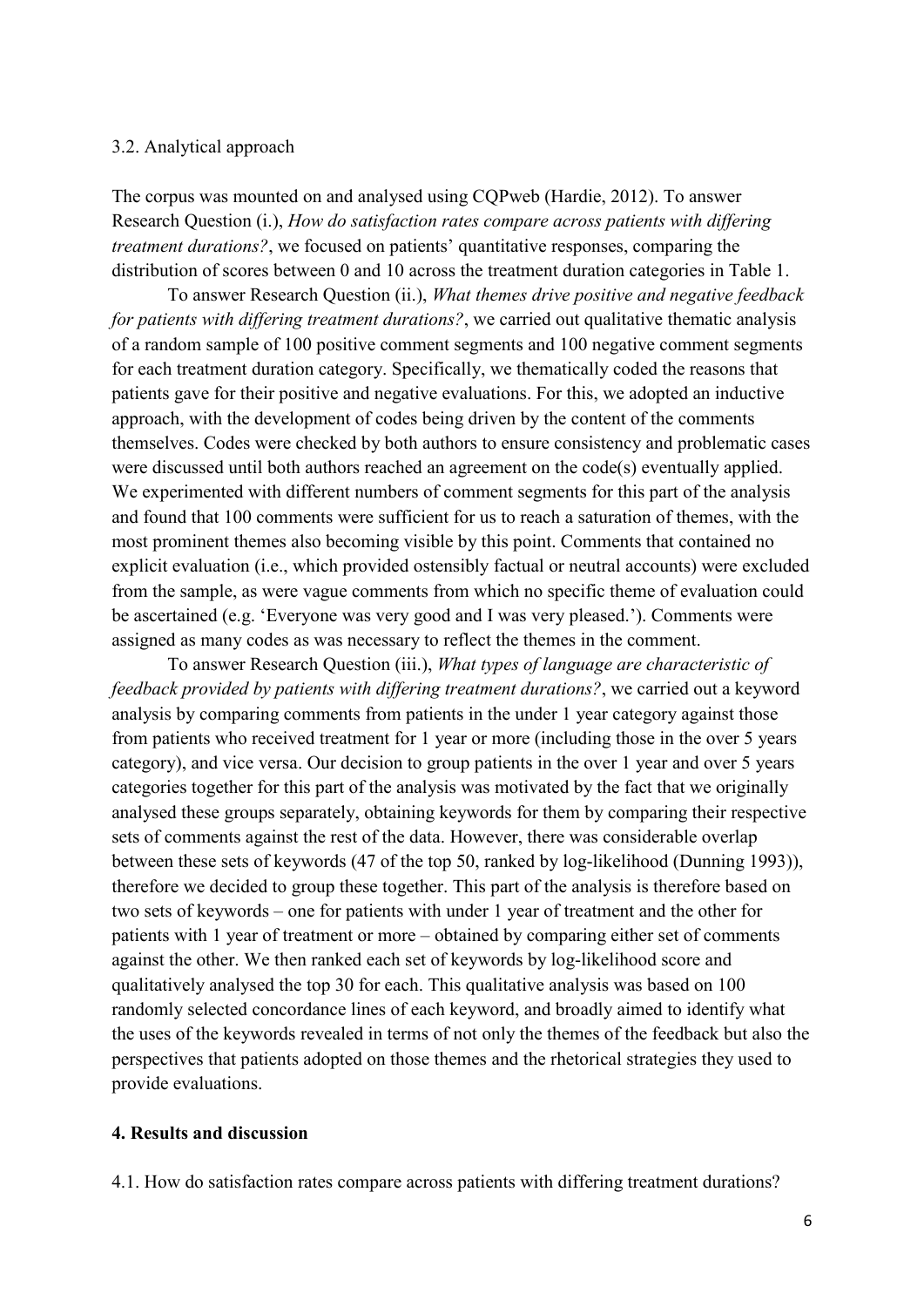The first part of our analysis compares the quantitative scores provided by patients who have received treatment for cancer for differing lengths of time. The proportions of patients giving each score, between 0 and 10, is shown in Table 2. We should note that these scores do not provide a comprehensive picture of all feedback provided during the period under study, but specifically those scores given by patients who also provided free text comments in addition to their quantitative ratings.

| Rating         | Duration of treatment |             |              |  |
|----------------|-----------------------|-------------|--------------|--|
|                | Under 1 year          | $1-5$ years | Over 5 years |  |
| $\theta$       | 0.14%                 | 0.12%       | 0.08%        |  |
| 1              | 0.23%                 | 0.18%       | 0.17%        |  |
| $\overline{2}$ | $0.26\%$              | $0.24\%$    | 0.23%        |  |
| 3              | 0.45%                 | $0.47\%$    | 0.47%        |  |
| 4              | 0.70%                 | 0.64%       | 0.70%        |  |
| 5              | 1.80%                 | 1.89%       | 1.99%        |  |
| 6              | 2.27%                 | 2.65%       | 2.63%        |  |
| 7              | 6.45%                 | 7.53%       | 7.37%        |  |
| 8              | 18.56%                | 20.59%      | 20.86%       |  |
| 9              | 29.42%                | 29.76%      | 29.80%       |  |
| 10             | 39.71%                | 35.92%      | 35.70%       |  |

Table 2: Proportions of satisfaction ratings (0-10) given by patients according to duration of treatment (expressed as percentages).

As this table shows, the proportions of patients giving each rating are broadly similar, regardless of the length of time that patients have been receiving treatment at the point at which they provide feedback. In all cases, the proportion of patients consistently rises along with the rating, with the lowest rating of 0 being given by the fewest patients and the highest rating of 10 being given by the most. Across all categories, the jumps in the proportions of patients giving each score are very small from 0 through to 4, being less than 1% in each case. There is then a slightly sharper increase between those giving 4s and 5s across all categories, with a rise of over 1% in each category. However, the sharpest rises for each category come between the ratings of 7 through to 10, across the board.

Overall, then, the proportions of patients giving each score are similar across all categories, which suggests that duration of treatment does not strongly influence satisfaction rates, and that the vast majority of patients across all categories gave very positive feedback, with scores of at least 8: under 1 year (87.69%), 1-5 years (86.27%), over 5 years (86.36%). However, we should note that the largest differences between the categories also came in the proportions of patients who gave the very highest score of 10, where the 39.71% of patients with under 1 year of treatment who gave the highest score of 10 is approximately four per cent higher than the proportions giving this score in both of the other categories. Therefore, while the feedback is overwhelmingly positive for patients regardless of duration of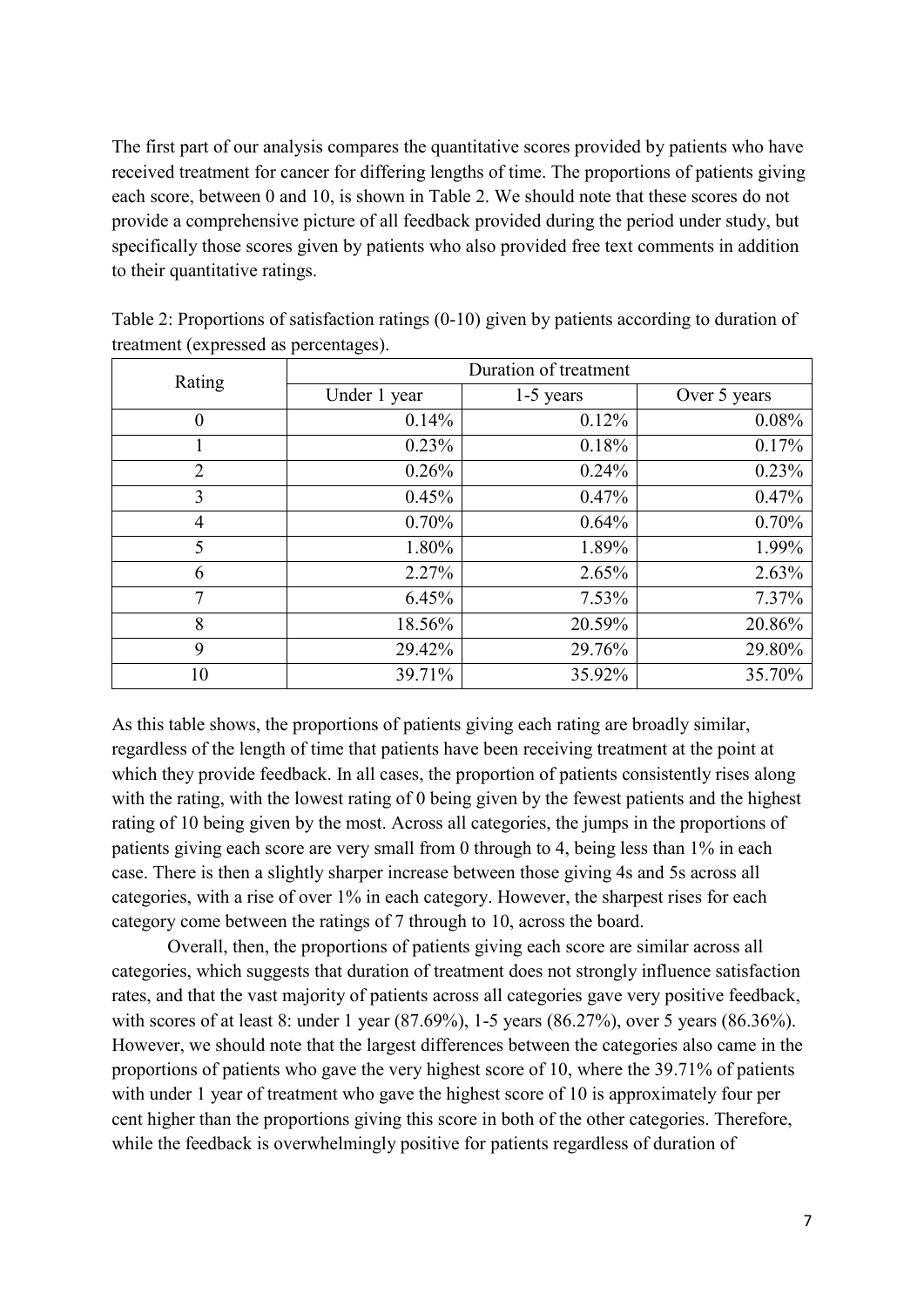treatment, patients who have received treatment for less than one year are the most enthusiastic, being most likely of all the groups to give the highest score of 10.

4.2. What themes drive positive and negative feedback for patients with differing treatment durations?

Although the ratings are, as we have seen, fairly comparable across the treatment duration groups, this does not necessarily mean that the themes that characterise and drive the feedback are the same across these groups. Therefore, the next part of our analysis considers what themes drive the positive and negative feedback given by patients who have received treatment for differing durations. To consider this, we manually analysed and thematically coded a sample of 100 positive comment segments and 100 negative comment segments for each group of patients (i.e., under one year of treatment, 1-5 years, over 5 years). To aid comparison, we present our analysis of all the comments for each group together. Starting with the positive comments, Table 3 gives a breakdown of the themes of patients' positive evaluations. The group most likely to mention each theme in their feedback is highlighted in bold. Note that, as multiple codes could be applied to a single comment, the percentages in each column total more than 100.

| Category                              | Under 1 year | $1-5$ years | Over 5 |
|---------------------------------------|--------------|-------------|--------|
|                                       |              |             | years  |
| Staff interpersonal skills            | $40\%$       | 44%         | 55%    |
| Speed/efficiency                      | 31%          | 20%         | 8%     |
| Communication                         | 25%          | 17%         | 9%     |
| Staff technical competence            | 9%           | 25%         | 10%    |
| Treatment                             | 13%          | 20%         | 7%     |
| Staff being hard-working              | 9%           | 9%          | 6%     |
| System and administration             | 6%           | 9%          | 8%     |
| Care co-ordination                    | $0\%$        | $5\%$       | 13%    |
| Care being free                       | $0\%$        | 8%          | 8%     |
| Aftercare                             | $1\%$        | $5\%$       | 9%     |
| Facilities                            | 8%           | $0\%$       | $0\%$  |
| Given sufficient time at appointments | $1\%$        | $2\%$       | 4%     |

Table 3: Themes of positive evaluation when patients are grouped by duration of treatment.

The first feature of this table that we want to note is that the range of drivers of positive feedback is relatively narrow, with a lot of overlap between the groups. This suggests that patients tend, in general, to base their comments on similar themes in their positive feedback, regardless of the duration of their treatment, with the most common theme underpinning positive evaluation being the same for all groups: staff interpersonal skills.

However, in some respects the groups can be distinguished in terms of the extent to which certain themes characterise the praise they give. For example, while speed and efficiency are important to all patients, this seems to be a priority in particular for patients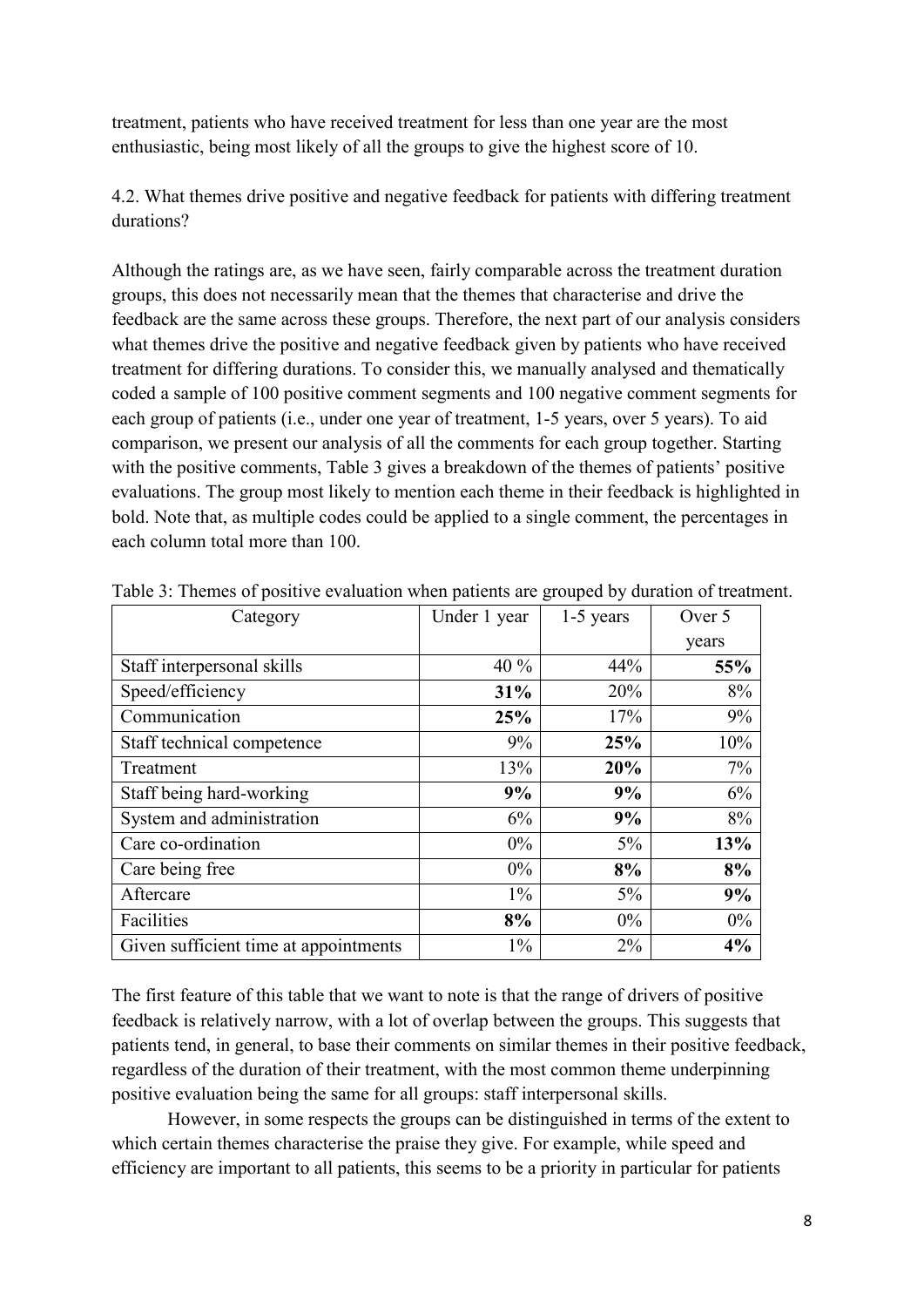during the initial stages of their treatment. In particular, while speed and efficiency drove 31% of positive evaluations by patients within the first year of their treatment, this theme was visible in 20% of positive evaluations given by patients with 1-5 years of treatment and just 8% of patients who have received treatment for over 5 years. This could reflect the particular importance of timing and speed at the beginning of cancer treatment, specifically in regard to the identification and diagnosis of cancer. Indeed, this is indicated in the comments about speed and efficiency from this group. Note that examples shown were deemed to be representative of the manifestation of given themes.

1) The diagnosis and treatment was very fast. I was impressed.

(Under 1 year)

We can observe a similar pattern in relation to communication, with patients within the first year of treatment praising this aspect of service the most (31%) followed by patients with between 1 and 5 years of treatment (17%) and then least of all by patients who have received treatment for over 5 years (9%). This pattern can again be related to diagnosis, as patients in the under 1 year group praised diagnoses that were communicated in a sensitive manner, while they and patients in the 1-5 years group also praised staff for communicating clearly what treatment will entail, including to patients' families.

2) My diagnosis was given sensitively and my pre operation tests and operation were arranged.

(Under 1 year)

3) Dr [anon] was very good, from when he told me the diagnosis to when he left. He explained my treatment to me and my relatives. He even stayed late one night to speak to my daughter. I always felt he was doing the best possible for me.

(1-5 years)

One feedback theme – facilities – featured only in sample of comments from the under 1 year group (8%). One explanation for this could be that patients in the other groups are more familiar with the facilities when writing their comments, having likely made multiple visits to the care site in question. On the other hand, many of the patients within the first year of treatment seem to be providing feedback based on their very first visit to a provider, and so may be encountering the facilities for the very first time.

4) [anon] Hospital was a very friendly and caring hospital. I particularly felt comfortable being able to go to the café and wait for my appointment - I am a very anxious person and this has made a lot of difference to me.

(Under 1 year)

Moving onto the patients who received between 1 and 5 years of treatment, above we saw how this group provided positive feedback when they felt that their treatment was well explained to them. Inspecting Table 3 further, we can also see that this group was particularly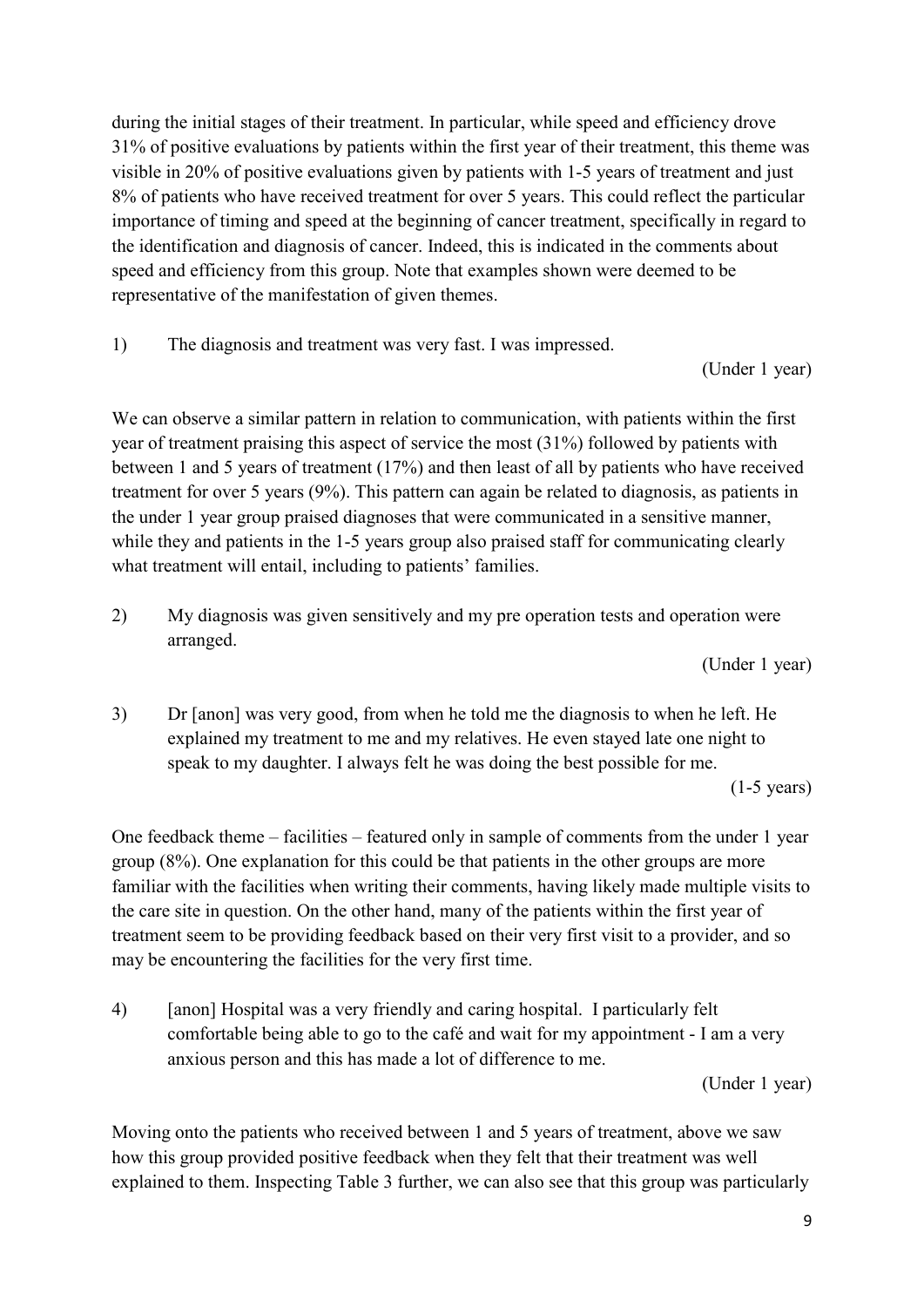likely to praise the standard of the treatment itself. While treatment standards are, of course, likely to represent an important concern for patients at all stages of treatment, this are commented on most often by patients in the 1-5 years group (20% vs 13% of under 1 year group and 7% of the over 5 years group). One explanation for this could be that this group have, by this point, long since received their diagnosis and are by now familiar with the facilities, so these themes – which occupied a larger proportion of the positive comments from patients with under 1 year of treatment – make way for greater focus on the treatment itself. This could also help to explain why the related theme of staff members' technical skills are focussed on proportionally more by this group than the others (25% vs 9% of the under 1 year group and 10% of the over 5 years group). Examples of both themes are given below.

5) The operation was excellent. The times I have seen my surgeon subsequently (and my designated cancer nurse) have been very helpful and positive.

(1-5 years)

6) Every possible option was provided, culminating in an operation to remove my spleen, very successfully by a skilled surgeon.

(1-5 years)

Another theme that was particularly prominent in comments from the 1-5 years group was the cost of care – specifically, praise that care was provided for free on the NHS. We identified this theme in 8% of the sample of comments from the 1-5 years group and in the same number of comments in the over 5 years sample. On the other hand, this theme did not emerge at all in the sample of positive feedback from patients in their first year of treatment. One explanation for this difference could be that the value of treatment becomes more obvious to patients the longer that they receive treatment, as the involvement of various individuals, departments, and potentially even hospitals, becomes more visible to patients the longer they receive treatment.

7) Your cancer care staff from the surgeon, post-op nursing care and chemo consultant and supporting staff were all excellent. I feel so blessed to have received such expert treatment and care, and for free! Couldn't pay for anything better anywhere in the world!

(1-5 years)

Moving on to the sample of patients who have received over 5 years of treatment and the first feature we want to observe is that patients in this group were the most likely to praise staff for their interpersonal skills. While this theme is, as noted, clearly important to patients at all stages of treatment, being the most frequent theme across all samples of positive feedback analysed, it appears nevertheless to drive positive evaluations more as time goes on. An explanation for this could be that patients establish stronger relationships with staff members over the course of their treatment. Indeed, patients in the over 5 years category positively evaluated staff members for remembering their names and praised staff for 'always' being polite and compassionate.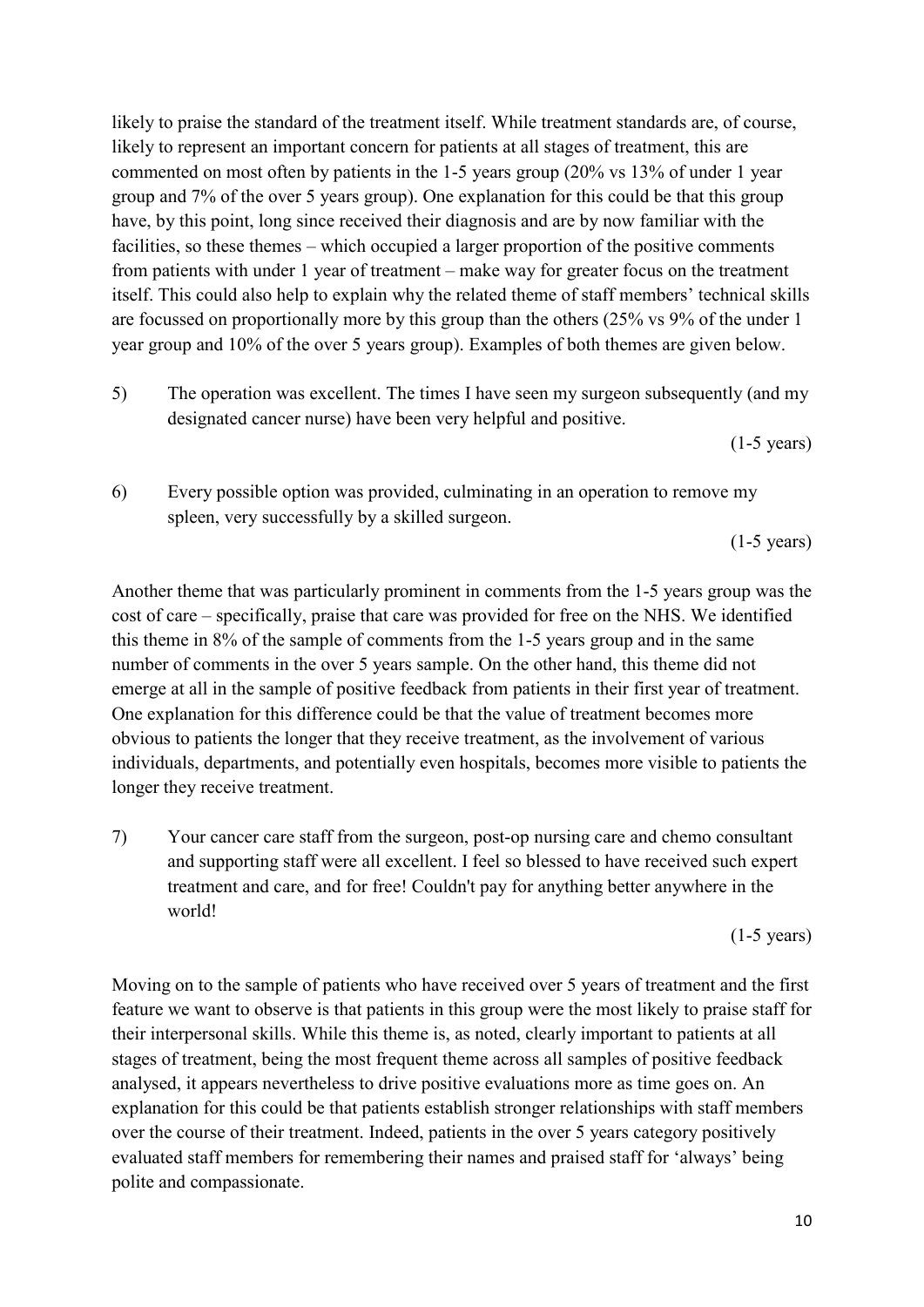8) The staff, nurses and doctors are always cheerful and kind.

## (Over 5 years)

9) They remember my name and will always ask how I am and have a chat. This is so important as I have to attend regularly and it makes unpleasant treatment more bearable.

(Over 5 years)

The involvement of multiple staff members, departments and hospitals over time, which may, as we have discussed, garner a greater appreciation of the value of treatment in patients in the over 5 years, also helps to explain why patients in this group were most likely to praise treatment that was well co-ordinated between different individuals, departments and sites (13%). This was also commented upon, albeit less frequently, by patients in the 1-5 years group (5%) but not at all in our sample of comments from patients within the first year of treatment.

10) Good communication is maintained between teams at the two hospitals, this includes the renal consultant at [anon].

(Over 5 years)

Patients in the 1-5 and over 5 years groups also shared a focus on the quality of aftercare (5%) and 9%, respectively) – a theme which was visible in just 1% of the comments in the under 1 year sample. This feature may reflect the fact that patients who have received treatment for longer durations are more likely to be at the stage where they have received aftercare, or at least have a better sense of what aftercare entails, having received treatment for longer.

11) Follow-up care to check if the cancer has returned have been excellent.

(Over 5 years)

Another area where differences are small, but which is worth commenting on nonetheless, is in comments where patients mention that they feel they have been given sufficient time with practitioners. This was mentioned in 4% of the positive comments from patients with over 5 years of treatment, in 2% of comments from patients with 1-5 years of treatment, and 1% of our sample of comments from patients with under 1 year of treatment.

12) Clinic appointments are always worth the wait as patients are always given the time they need which is very important.

(Over 5 years)

Not all drivers of positive feedback exhibited big differences between the groups, though. In particular, as well as rating staff positively for their interpersonal skills, patients at all treatment durations also praised staff for being hard working (9% for both the under 1 year and 1-5 years groups, and 6% of the over 5 years group).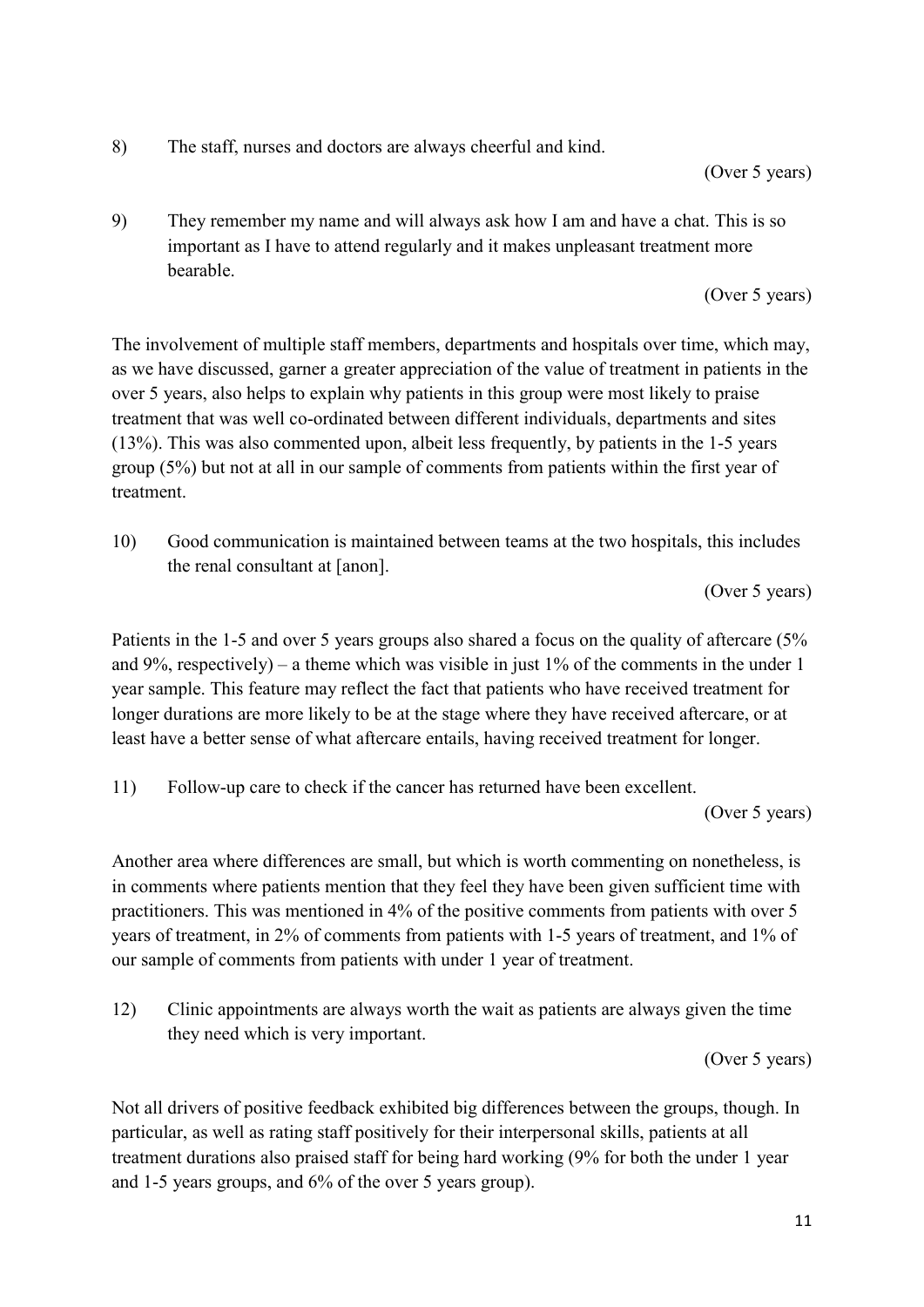13) [anon] Hospital couldn't do enough for you. They all worked hard to make sure you were well looked after and comfortable.

(Under 1 year)

Similarly, the theme of system and administration was raised in 6% of the sample of positive comments from patients with under 1 year of treatment, in 9% of cases for the 1-5 years group and 8% of the over 5 years groups.

14) The administration was very efficient and well organised. I felt taken care of.

(Over 5 years)

Having compared patients of different treatment durations in terms of the themes that constitute their positive feedback, we then turned our attention to the negative comments to see whether the same patterns observed in relation to praise also applied to criticism. As in the analysis above, we have provided a summary of these complaints for each group, with the group most likely to give each complaint again highlighted in bold.

| Category                                    | Under 1 year | 1-5 years | Over 5 years |
|---------------------------------------------|--------------|-----------|--------------|
| Waits at appointments                       | 22%          | 13%       | 9%           |
| Waits for treatment                         | 6%           | 20%       | 18%          |
| Communication                               | 21%          | 7%        | 6%           |
| Staff shortages                             | 4%           | 14%       | 14%          |
| Care co-ordination                          | $0\%$        | 12%       | 19%          |
| Waits for test results                      | 6%           | 11%       | 13%          |
| Treatment spread across different locations | $1\%$        | 11%       | 13%          |
| Waits and delays at pharmacy                | 13%          | 5%        | $5\%$        |
| Staff interpersonal skills                  | 10%          | 5%        | $3\%$        |
| Facilities                                  | 10%          | $2\%$     | 2%           |
| Aftercare                                   | $1\%$        | 9%        | 4%           |
| Delayed/missed diagnosis                    | 7%           | 5%        | $1\%$        |
| System and administration                   | 11%          | $1\%$     | $1\%$        |
| Treatment                                   | 8%           | 2%        | $0\%$        |
| Not given sufficient time at appointments   | 5%           | $1\%$     | $0\%$        |
| Staff technical competence                  | 4%           | $0\%$     | $0\%$        |
| Parking facilities                          | 4%           | $0\%$     | $0\%$        |
| Food                                        | 2%           | $0\%$     | $0\%$        |

Table 4: Themes of negative evaluation when patients are grouped by duration of treatment.

First, we want to note that some of the patterns evident in this table are consistent with the positive comments analysed above and, in this sense, can be interpreted as mirroring the positive feedback given by patients at different treatment stages. For example, we found that, as with the positive comments, patients within the first year of treatment were most likely to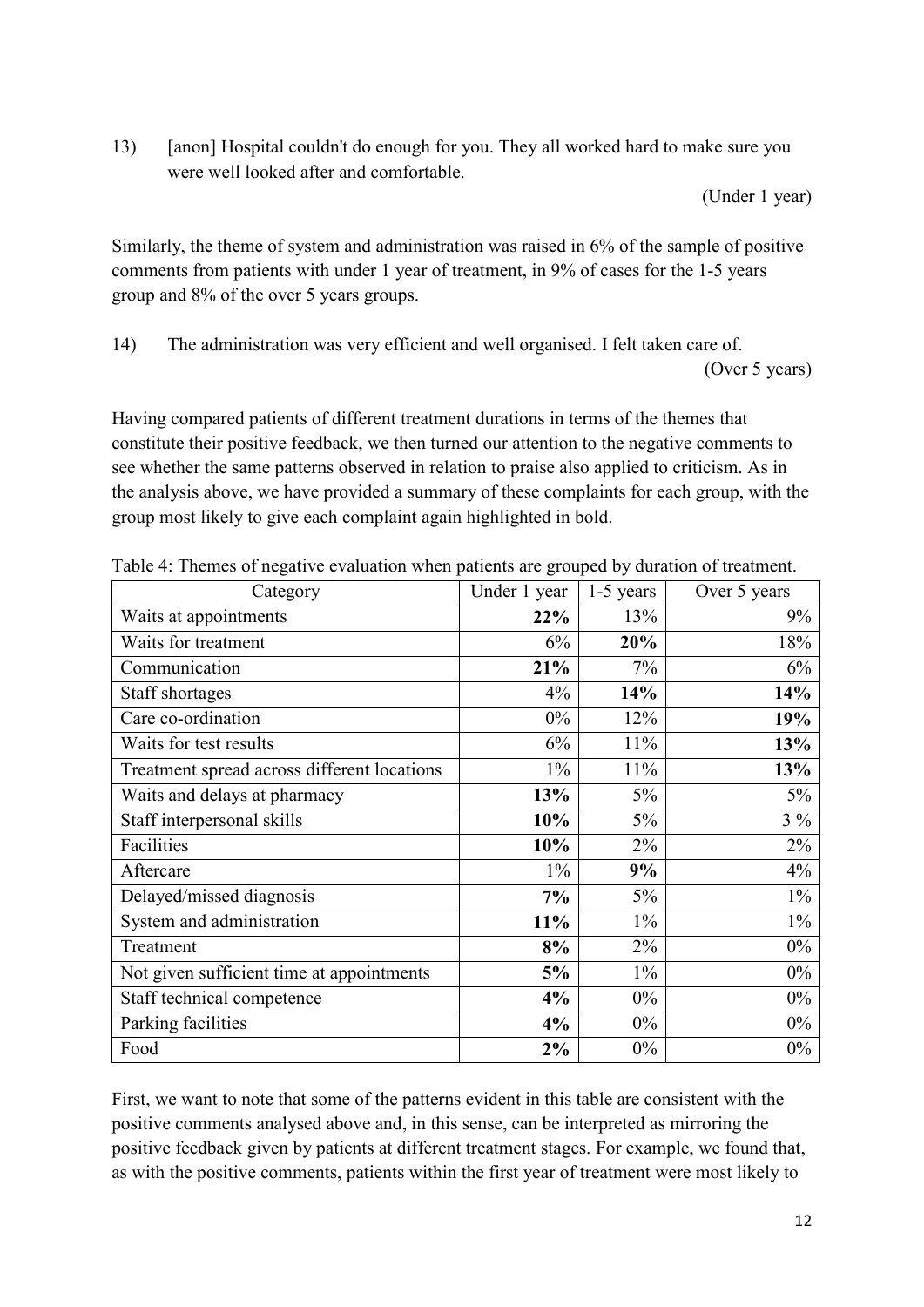raise the theme of communication in their negative feedback (21%). Again, in most cases this related to the manner in which diagnoses were communicated to patients.

15) The manner in which I was told about my diagnosis. It was told in a cold, insensitive manner and left me feeling 'what is the point'?

(Under 1 year)

Relatedly, patients in the under 1 year group were also most likely to raise the theme of diagnosis in complaints that their diagnosis of cancer was originally missed or delayed (7%, compared to 5% of the 1-5 years group and 1% of the over 5 years group).

16) … the test results were re-examined and there was an ill defined opacity which was missed! By the time the correct diagnosis was made, the cancer had spread to other areas.

(Under 1 year)

Patients with under 1 year of treatment were also most likely, as they were with their positive comments, to base negative feedback on a single episode of treatment. This gives rise to complaints around the theme of treatment effectiveness (8%, compared to 2% of the 1-5 years group and no cases at all in the over 5 years group), with particular focus on medication, including comments about the wrong medication being given, requested medication being denied, and pain relief medication being ineffective which leads to treatment being painful.

17) I detected the wrong treatment plan was printed for my third phase of chemotherapy. An early apology was made. A nurse nearly gave me an incorrect does of medicine until I discusses it with her.

(Under 1 year)

18) Family GP refused to give my monthly injection of somatuline autogel saying he didn't have the resources (bull).

(Under 1 year)

19) Only complaint was the care on ward, wounds not checked till next day or when I asked someone to look at them, pain relief was inadequate!

(Under 1 year)

Likewise, these patients were likely than others to comment negatively on the perceived technical competence of staff (4% compared to no cases in the other groups).

20) One was a contract nurse who I think was incompetent, she didn't seem to know what she was doing when she was removing my drains. It was painful and when she dressed the drains wound, she compromised my sterile post operation dressings.

(Under 1 year)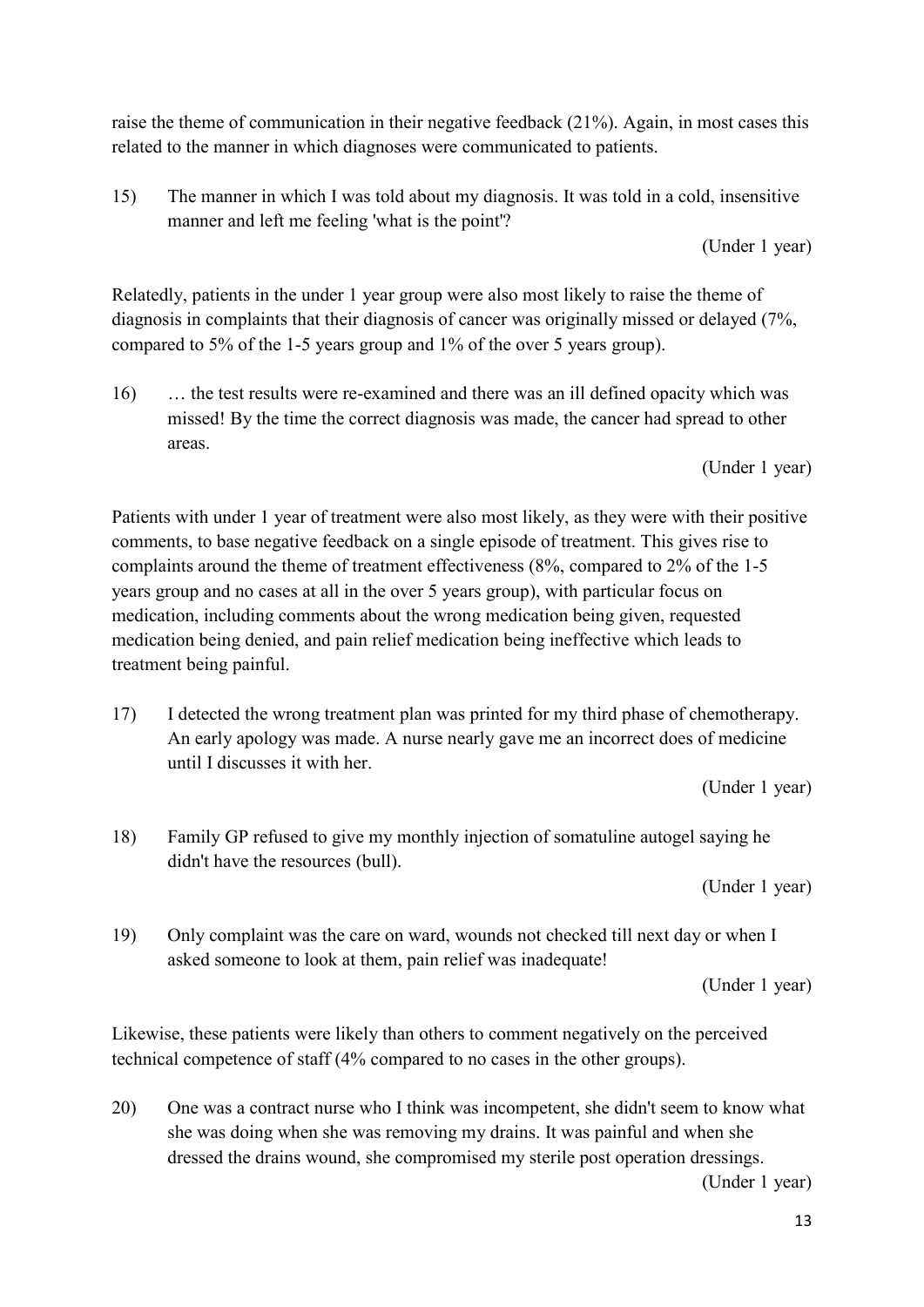Other complaints that were most prevalent among patients with under 1 year of treatment which were based on a single treatment experience related to the amount of time given at appointments (5% vs. 1% of patients with 1-5 years of treatment and none in the over 5 years group). This represents something of an inverse of the positive samples, where time given at appointments was a theme associated with praise given by patients with over 5 years of treatment.

21) I feel that time spent with the oncologist has felt rushed during some of my appointments.

(Under 1 year)

Complaints about short appointment times could also be linked to the fact that this group of patients also complained about issues relating to communication, which may result in interactions appearing more abrupt. Another theme that was more common in complaints from the under 1 year sample was food, particularly that was provided during a stay in hospital (2% vs. none in the other two groups).

22) Poor food - cottage pie midday and evening no other choice except eggs which I was not allowed on warfarin.

(Under 1 year)

In the previous section, we saw how patients with under 1 year of treatment were more likely than the other groups to praise aspects of service provision that are evident from a single (the first) visit to a provider. This is also true of the criticisms, with this group being more likely than the others to raise the theme of facilities in their complaints (10% vs. 2% in both of the other groups), including parking facilities (4% vs. no cases in the other groups).

23) I had a spell of 2 1/2 weeks in the [anon] hospital, recently when I underwent high dose chemotherapy and a stem cell transplant (oncologist) for most of my stay I was on a ward rather than in a private room which I feel had a detrimental effect on my recovery due to picking up an infection. The situation didn't private me with any privately or dignity at a time when I was the most ill. I had ever been, I think patients undergoing such transplant and treatment should be given privacy in their own room to make the experience less painful.

(Under 1 year)

24) The only real problem was parking at the hospital. Few spaces available at appointment time. Get rid of parking eye, the money making machine. (Under 1 year)

On the other hand, and again consistent with the positive feedback analysed earlier, patients who have received treatment for longer (1-5 years and over 5 years) were more likely to provide negative feedback about particular aspects of care which involve multiple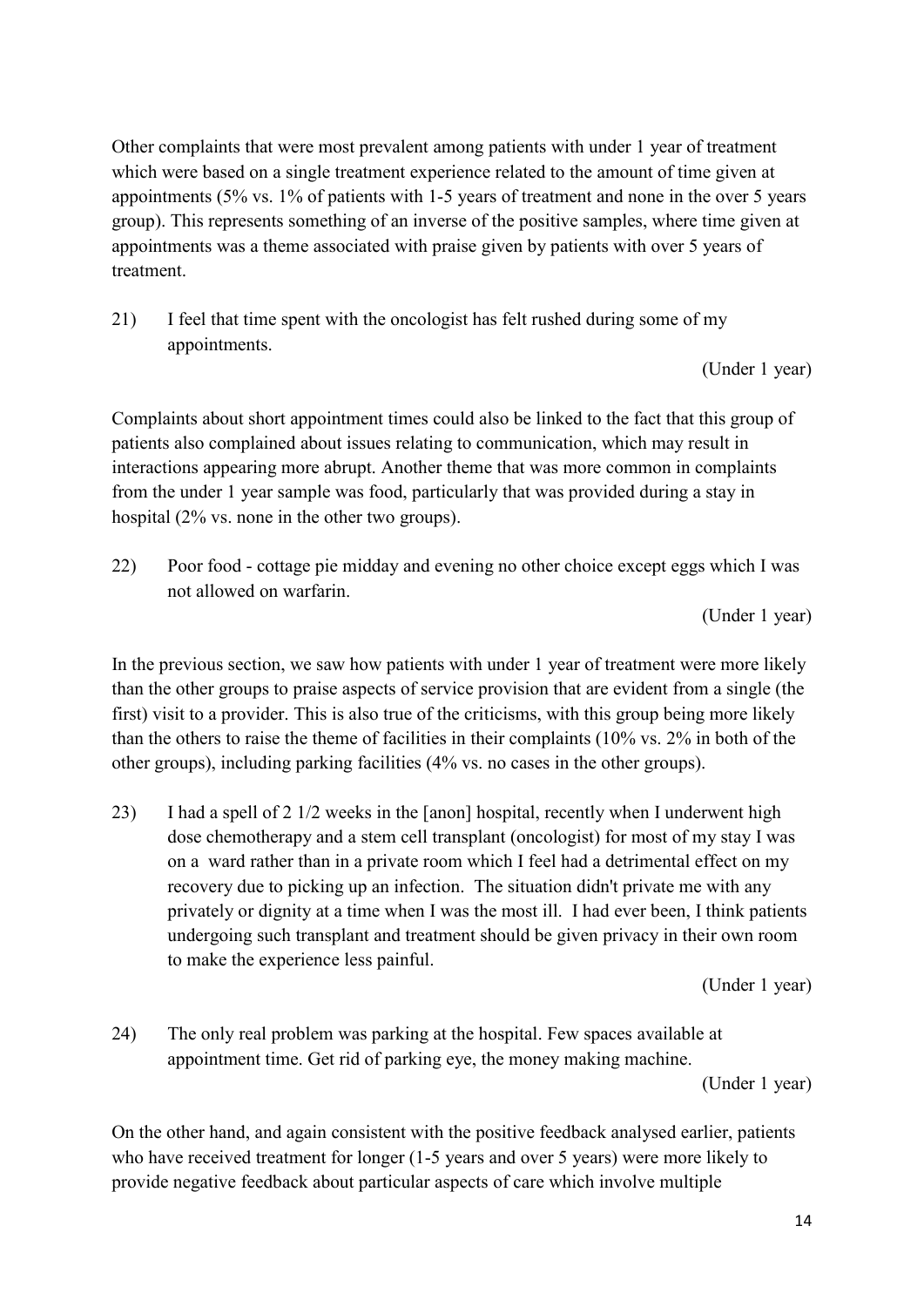individuals, providers sites of care. For example, complaints about treatment being provided across multiple sites – particularly in locations that are far from where patients live – were given by 11% of patients from the 1-5 years group and 13% of the over 5 years group but just 1% of the under 1 year group.

25) It would be helpful if all testing/treatments could be at the same hospital. I am currently going to four different hospitals.

(1-5 years)

26) Over the 20 years I have been coping with the cancer, I have attended 3 different hospitals for treatment. [...] One hospital, [anon], for all these treatments would have helped to reduce the very inconvenient and painful travelling I had to endure. (Over 5 years)

Relatedly, these groups were also more likely to comment on a lack of effective care coordination, with this theme emerging in 19% of complaints from the over 5 years group, 12% of the 1-5 years group, but not at all in the under 1 year group.

27) Yes, because I have had a number of scans - on each occasion at my follow up meeting (probably 3 weeks later) the scans were never available. There seems to be no co-ordination between the scan been taken and arriving with the oncologist on time for patient visits.

(Over 5 years)

It is perhaps this experience of receiving care from multiple providers and across multiple sites which also leads to these groups being more likely to comment on perceived shortages in staff numbers. This complaint was made in 14% of complaints from both the 1-5 years and the over 5 years groups, and just 4% of the under 1 year sample.

28) More nursing staff, I think the department seems generally short staffed.

(1-5 years)

While patients with under 1 year of treatment were, as we have seen, more likely to complain about issues surrounding diagnosis, patients in the 1-5 years group were most likely to complain about issues relating to aftercare (9%), with such complaints being less likely to come from the over 5 years group (4%) and least common among the under 1 year sample  $(1\%)$ .

29) Aftercare in general practice. I could never get an appointment with my practice nurse for wound checks/ dressings - apart from twice. I needed weekly appointments. (1-5 years)

One pattern in Table 4 which could be viewed as inconsistent with the positive feedback analysed earlier is that staff interpersonal skills, while tending to motivate *positive* feedback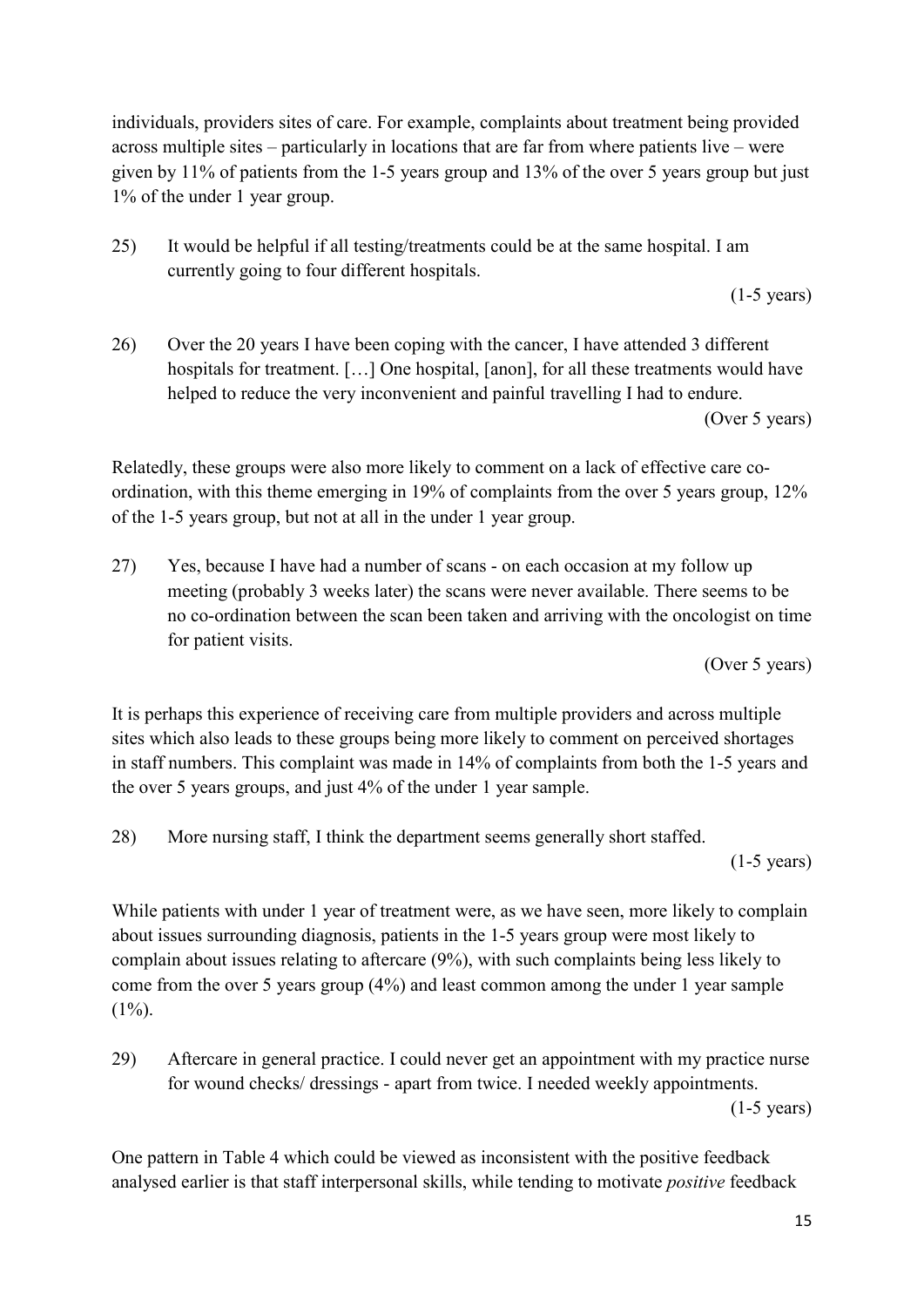more among patients who experienced their first treatment a long time ago, tended to inform *criticism* slightly more from patients earlier on in their treatment (10% vs. 5% of the 1-5 years group and 3% of the over 5 years group). This could result from the tendency for patients in the under 1 year group to focus mostly on a single or small number of treatment episodes, where a single rude member of staff will loom larger in the feedback, with such individual cases being less influential in the more holistic kind of feedback given by patients further along the treatment pathway.

30) cancer inpatient wards were terrible, staff were rude, no time for you, moved you in the middle of the night, rude to your family. Would not like to think they were caring for me again.

(Under 1 year)

In the previous section, we saw how the theme of system and administration was fairly comparable in frequency across the positive feedback provided by the three groups. However, in the negative feedback, this theme was much more frequent in the sample of patients within their first year of treatment (11%) relative to the other groups (both 1%). Criticisms of system and administration in the under 1 year sample consistently focused on a single incident, typically relating to the organisation of appointments. Thus, we could interpret this trend as resulting from the same tendency which accounts for the above-noted pattern relating to criticism around staff interpersonal skills; namely, that the focus on a single or small number of treatment episodes in the feedback from patients with under 1 year of treatment results in single errors, in this case relating to system and administration, playing a bigger role in the feedback.

The biggest difference between the positive comments analysed earlier and the complaints represented in Table 4 concerns the theme of waiting. Waits tend to be raised in negative feedback more than positive feedback, with praise for speed and efficiency in general being present but less specific. Complaints about waits in the samples analysed can be grouped into four sub-categories: Waits at appointments; Waits for treatment; Waits for test results; and Waits and delays at pharmacy. Taken together, complaints around waiting represented the most prevalent theme for each group. Comparing the treatment duration groups, we see that waits at pharmacy and on the day of appointments are more common in patients with under 1 year of treatment. In particular, this group complained about waits at appointments 22% of the time (compared to 13% of the 1-5 years group and 9% of the over 5 years group) and complained about waits and delays at pharmacy in 13% of cases (compared to 5% for both of the other groups). Again, these trends are consistent with the tendency for this group to focus on a small number and often single episode of treatment.

31) The waiting time for treatment in unit could sometimes be better.

(Under 1 year)

32) My stay in hospital [anon] Surgery would have improved by quicker and smarter release from hospital (prescription and pharmacy held these up).

(Under 1 year)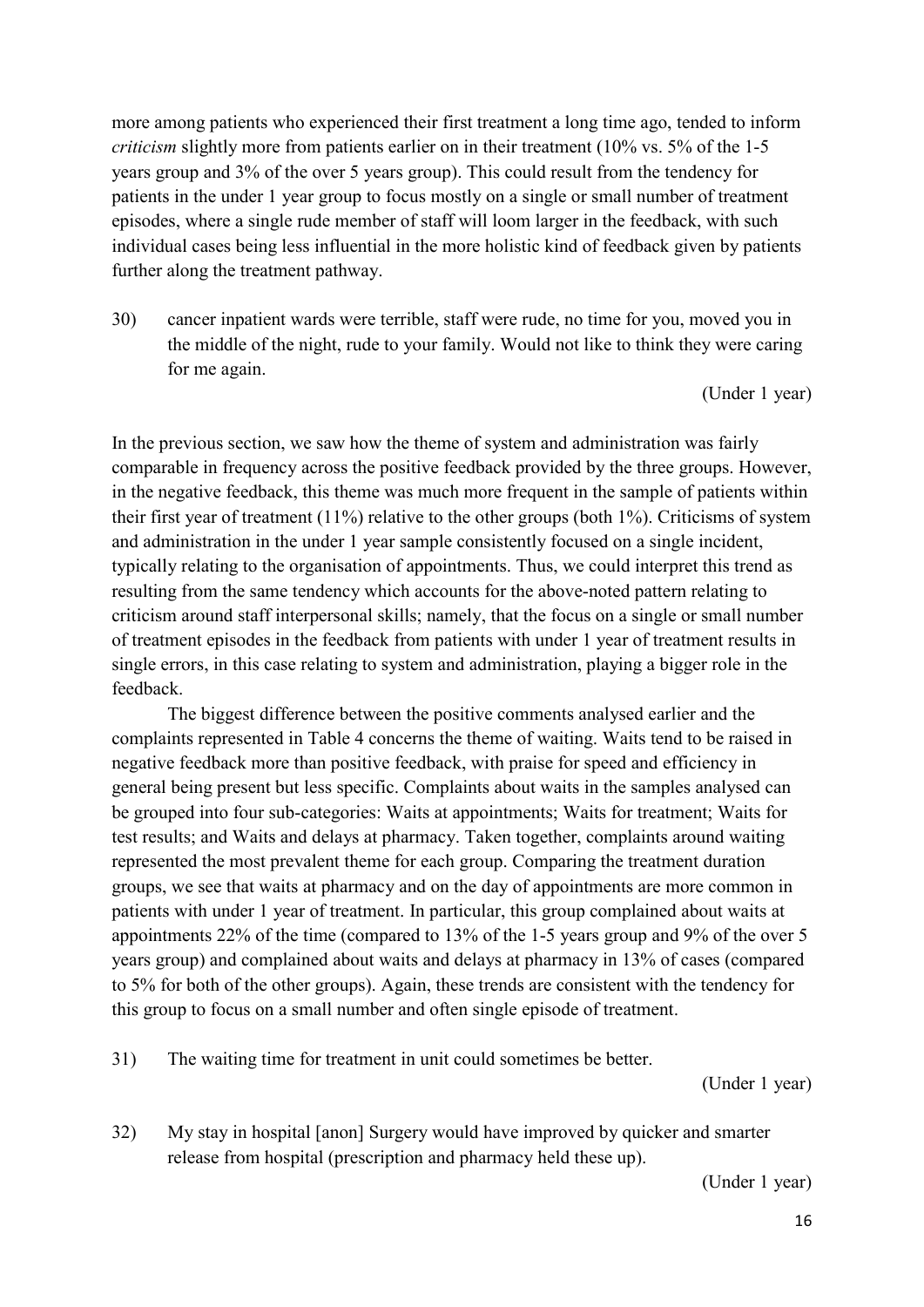Meanwhile, complaints about waits for treatment, for example to receive appointments, are more common amongst both the 1-5 years group (20%) and the over 5 years group (18%) than the under 1 year group (6%).

33) I have been on a waiting list for reconstruction for 6 months and have now been told it could be another 6 months before I get my surgery, this does not help my mental state as its so much harder to try and move on.

Finally, the theme of waits for test results was also mentioned more often in negative feedback from patients who are further along in their treatment, with the proportion of patients giving this particular complaint rising as we move through the groups: Under 1 year: 6%; 1-5 years: 11%; Over 5 years: 13%.

34) Yes test results take too long to come back from labs.

(Over 5 years)

(1-5 years)

Overall, then, while patients in their first year of treatment tend to complain more about delays on the day of treatment (i.e. at appointments and pharmacy), patients further into their treatment focus comparatively more on delays spanning longer stretches of time (i.e. for appointments and test results).

The analysis reported in this section has gestured to a number of thematic patterns relating to the positive and negative feedback given by patients at different points over the course of their treatment. In focusing on the themes of the feedback, our analysis has oriented more to the content of the comments rather than their linguistic form (i.e., it has focused more on *what* is said than *how* it is said). However, our understanding of the relationship between treatment duration and feedback can, as we have argued, be further enriched by looking at the types of language and rhetorical strategies that patients use to frame their evaluations of these themes. We provide such an analysis in the next section.

4.3. What types of language are characteristic of feedback provided by patients with differing treatment durations?

As described in Section 3, to answer our third Research Question we focus on language that is characteristic of comments provided by patients with differing treatment durations by comparing sets of comments against each other using the keywords technique. As also noted in that section, our initial analysis considered the three patient groups separately, however there was a large degree of overlap in the keywords for the 1-5 years and over 5 years groups. Therefore, we merged these groups together for this part of the analysis, which resulted in two sets of comments: i.) under 1 year, and ii.) 1 year and over. We generated keywords for both of these sets of comments by comparing each against the other. Beginning with the under 1 year group, Table 5 gives the top 30 keywords (ranked by log-likelihood) for this set of comments (positive and negative) when compared against comments from patients who received treatment for 1 year or more.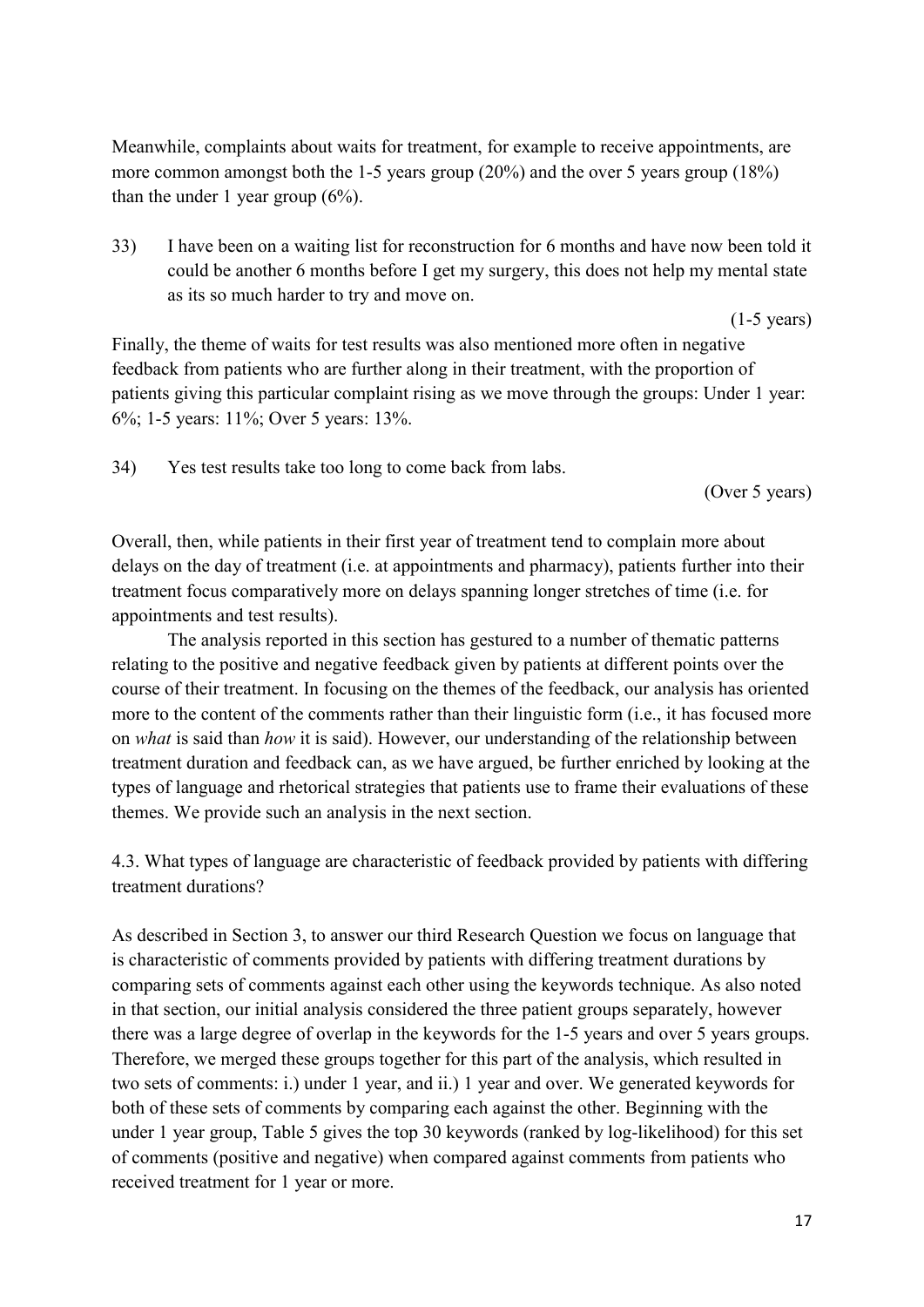Table 5: Top 30 keywords for the under 1 year group compared to the 1 year and over group. *was* (208,899), *operation* (22,503), *were* (62,871), *radiotherapy* (13,668), *surgeon* (10,347), *surgery* (14,766), *did* (21,508), *after* (31,180), *biopsy* (5,956), *speed* (4,311), *quickly* (6,458), *had* (73,535), *quick* (3,727), *felt* (12,021), *weeks* (11,333), *Mr* (5,515), *night* (4,247), *impressed* (3,726), *thank* (14,131), *explained* (5,631), *everything* (10,868), *discharge* (2,978), *from* (43,094), *me* (62,695), *told* (17,771), *I* (296,736), *recovery* (2,446), *days* (6,948), *mammogram* (2,329), *theatre* (1,276)

Compared to patients who have received treatment for a year or more, feedback provided by patients within their first year of treatment can be characterised in terms of the telling of narratives relating to a single episode of treatment or at least a small number of treatment episodes. These stories are characteristically located within the past, which explains the keyness of both the past continuous verb *was* and its plural equivalent, *were*, as well the past tense verbs *did* and *had*.

The narratives typically focus on a single operation or procedure, indicated in uses of the keywords *operation*, *radiotherapy*, *surgery*, *biopsy* and *mammogram*, where the operations took place (*theatre*), as well as events surrounding the procedure; namely, *discharge* and *recovery*. Other keywords tend to be used to locate the events in the narratives within time and to give a sense of the duration of the stay (*weeks*, *night*, *days*), or to otherwise sequentially arrange the events being recounted (*after*, *from*).

35) The only stressful time was on the **day** ward on the **day** of my **operation**. I was asked to attend at 7am and arrived 10 minutes early. The ward staff were in handover and 20 other patients, plus relatives had to wait in the corridor until 7.30am when the staff became available. There were no chairs to sit on and I began to feel very stressed and faint.

(Under 1 year)

36) I was sent home less than 18 hours **after** having been returned to the ward. I felt I should have been given more time to recover.

(Under 1 year)

There is also focus on the individuals who carry the procedures out, reflected in uses of the keywords, *surgeon* and the honorific *Mr*.

37) My CNS [anon] and **surgeon Mr** [anon] have been great to work with.

(Under 1 year)

There is a marked focus in this feedback, then, on operations and procedures and the staff who perform them. Yet as well as focusing on operations, the patients in this group also characteristically focused on the theme of communication, with the quotatives *explained* and *told* both key in this set of comments (notably, again these are both past-tense forms). This also helps to explain the keyness of *everything*, staff were praised for communication that was deemed by patients to be comprehensive.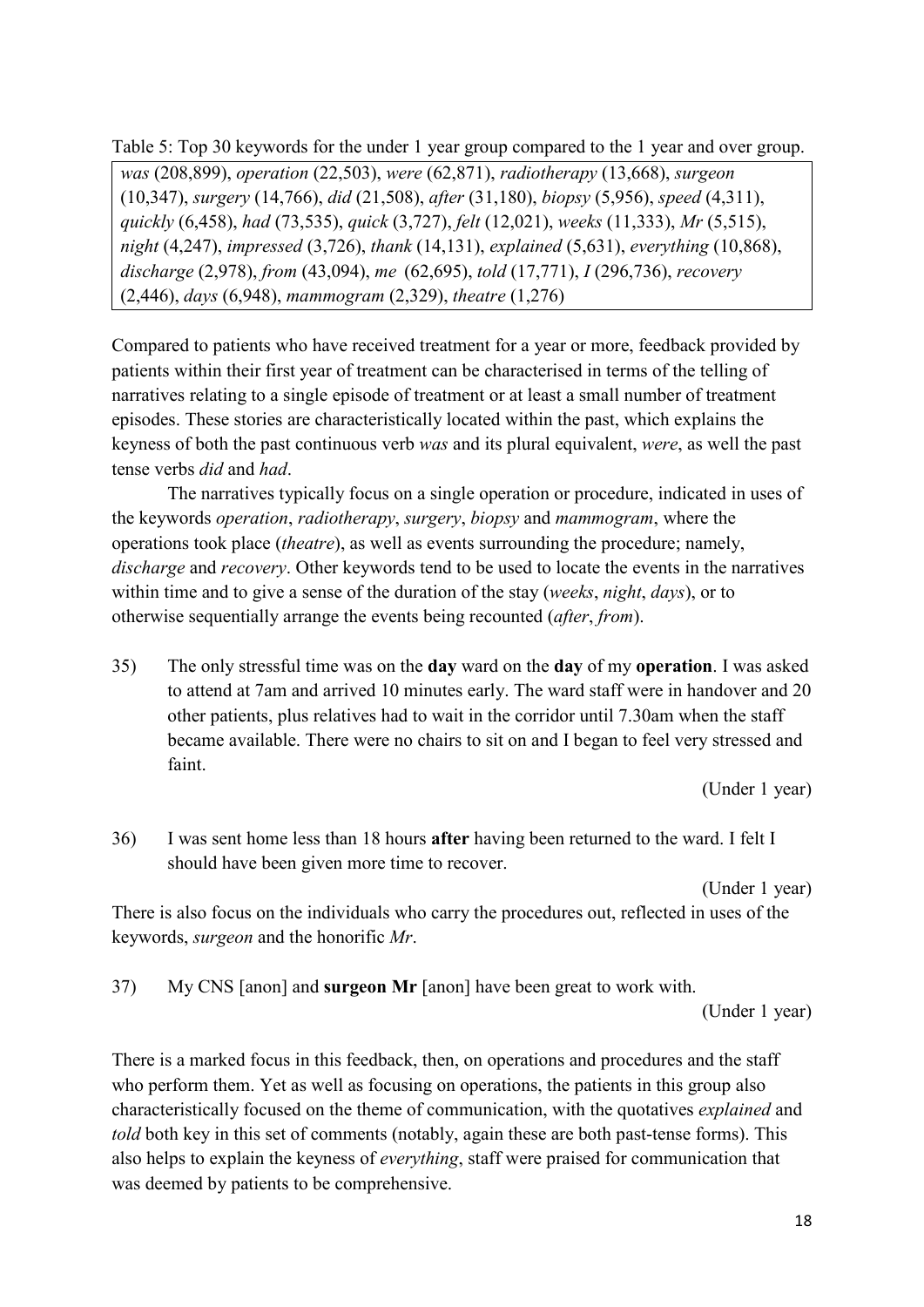38) The consultant surgeon was so kind and caring, I couldn't have asked for better. Mr [anon] **explained everything** very clearly, gave my husband and I as much time as we needed and made a difficult time easier to understand and accept.

(Under 1 year)

Another set of thematic keywords that is consistent with the analysis in the previous section relates to speed and efficiency (*speed*, *quickly*, *quick*), which was most prevalent in positive feedback from patients in the under 1 year group.

As well as focusing on individual staff members, the pronoun keywords *me* and *I* indicate a characteristic focus on the self in this feedback. The keyness of these items partly reflects the narrative style that is characteristic of comments in this group, where patients place themselves in their stories, for example as the recipient of procedures and diagnoses. These pronouns also reflect a greater emphasis on the disclosure of feelings and emotions, as reflected in the keyness of *felt* and *impressed*.

39) My treatment was very rapid and efficient. Hospital facilities - exemplary. Staff - all efficient, but very compassionate and knowledgeable. I **felt** safe at the hospital. (Under 1 year)

Another keyword, *thank*, is used by patients in this group to express thanks, typically to the staff who have performed the procedure or provided the treatment in question. Again, this reflects the wider tendency within this group to focus on a specific episode of treatment, and small number or single member of staff.

We now move onto the keywords for the comments provided by patients who have received patients for a year or more. These are given in Table 6.

Table 6: Top 30 keywords for the 1 year and over group compared to the under 1 year group. *are* (24,045), *years* (7,091), *is* (34,292), *have* (62,873), *myeloma* (1,737), *has* (16,930), *always* (12,708), *been* (34,514), *secondary* (1,100), *trial* (1,523), *unit* (7,603), *now* (5,334), *haematology* (1,823), *since* (3,688), *transplant* (735), *am* (12,913), *pharmacy* (1,928), *stem* (632), *ago* (1,765), *2013* (563), *sometimes* (4,135), *2014* (948), *last* (3,085), *oncology* (4,895), *drugs* (1,746), *2012* (431), *cell* (788), *monthly* (966), *trials* (537), *drug* (890)

Where the comments from patients in the under 1 year group were characterised by a focus on narratives of events that were linguistically situated in the past, as indicated through a plethora of past-tense verb keywords, the keywords for the 1 year and over feedback suggest a tendency for this group to describe events and circumstances in the present tense (*are*, *is*, *am*). Meanwhile, the keywords *have*, *has* and *been* tend to be used in the present perfect to frame events and circumstances as occurring continuously ('So far the care **has been** excellent.'), repeatedly and continuously ('My medication **has been** changed at least twice'), or in the recent past and with some relevance or consequence to the present (I feel very privileged to **have been** cared for by my group of hospitals.). Overall, this creates the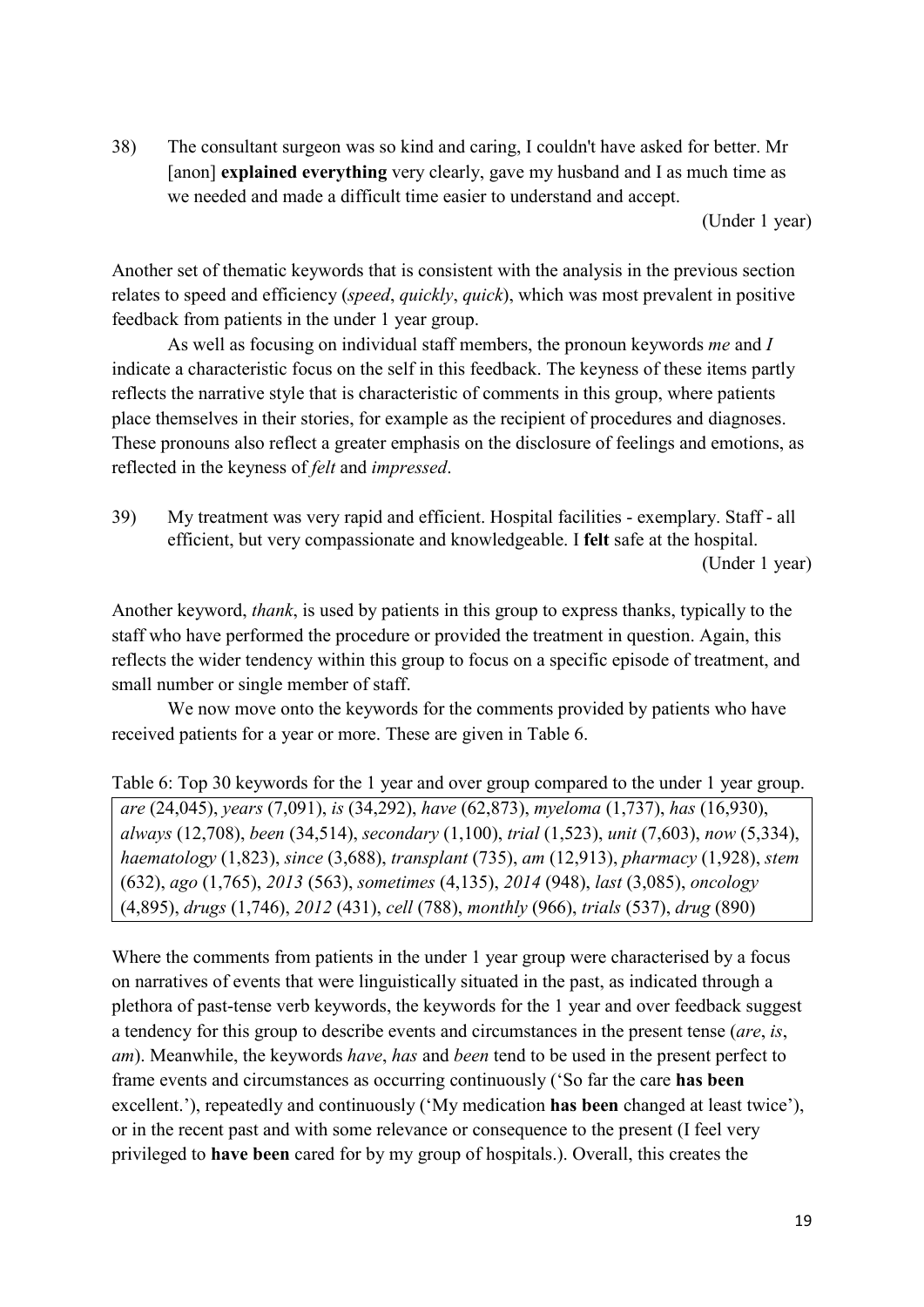impression that feedback is based not just on a single visit to a provider but, rather, reflects longer-term and even ongoing experiences.

The characteristic use of present perfect in these comments also explains the keyness of temporal keywords, which patients use to describe how long they have been attending a particular provider (*years*, *now*, *since*, *ago*, *2012*, *2013*, *2014*), the frequency of their visits to the provider (*monthly*), and to mark out their most recent visit in their feedback (*last*). These almost autobiographical passages also frequently include mentions of the types of cancers that patients have been diagnosed with (*myeloma*, *secondary*). As the feedback form does not ask respondents to provide information about how long they have attended a provider, or about the frequency of their visits, the patients in this group have provided this detail voluntarily. It is thus safe to assume that they deem it relevant to their feedback which, as we have discussed, tends to be based (or at least is linguistically framed as being based) on longer-term experiences of a provider. At the same time, patients could be marking out such information as salient in their comments as a way of representing themselves as knowledgeable and experienced patients who are thus particularly well qualified to evaluate the standards of a provider. Even if this function – of legitimating their feedback (see van Leeuwen 2008) – is not the patients' intention, it could nevertheless be the effect on those who analyse and monitor such feedback.

Descriptions of experiences of a provider as being long-term, frequent and ongoing also serve as a textual warrant for evaluations of the consistency of care standards, indicated in uses of the temporal adverbs *always* and *sometimes*.

40) I have been under treatment at [anon] Hospital for many years, and have **always** been treated with great care and consideration.

(1 year and over)

41) Less waiting times in out patients clinic, but this can vary each time. **Sometimes** quick other than times running up to an hour/ one and a half hour late.

(1 year and over)

Another distinction between the under 1 year group and the 1 year and over group indicated in uses of the keywords is the characteristic of the latter to focus feedback on teams and units (*unit*, *haemotology*, *pharmacy*, *oncology*), and can be contrasted with the focus on individual staff members (particularly surgeons and consultants) that was indexed in uses of the keywords *Mr* and *surgeon* for the other group.

Other keywords in this category do not indicate as much about the linguistic and rhetorical strategies that patients use in their feedback but, rather, indicate differences in the types of treatment that members of either group typically receive (*transplant*, *stem*, *cell*, *trial*, *drugs*, *trials*, *drug*).

## **5. Conclusions**

This study has examined patient feedback on NHS cancer care in England, comparing written comments from patients based upon the length of time from their first treatment. For this, we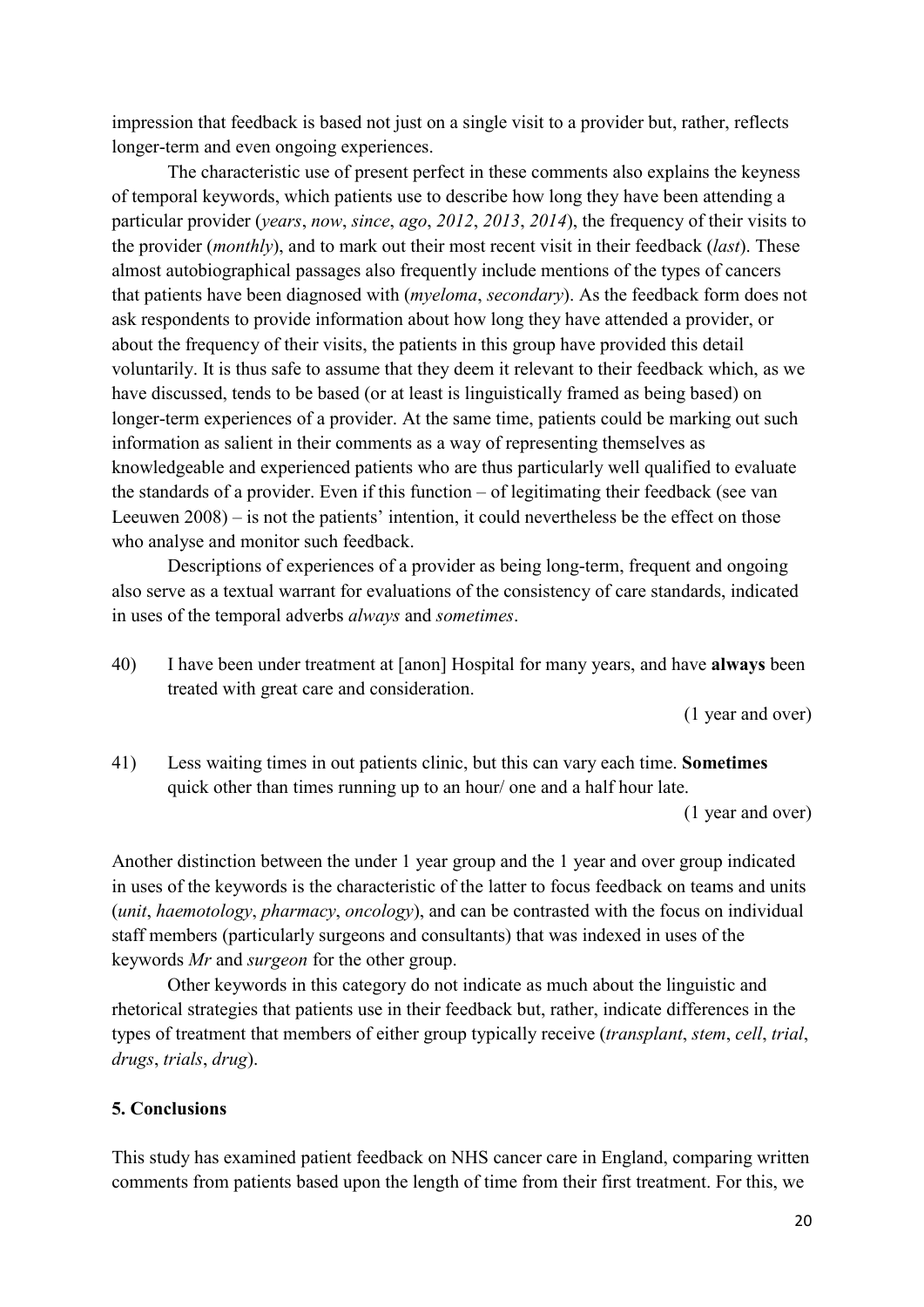grouped the patient feedback into three groups reflecting treatment duration: under 1 year, 1- 5 years, and over 5 years. First, we explored the satisfaction rates of each of these groups by comparing what proportion of each gave each of the scores between 0 and 10 in their feedback. Patients in each group gave ratings in approximately the same proportions, with around 86% of patients who provided comments giving scores of at least 8, regardless of the amount of time they have been receiving treatment. While the highest rating of 10 was the most popular score for patients at all treatment stages, those who have received treatment for less than one year were the most enthusiastic, being around 4% more likely to give this highest score than the other patients. This suggests, then, that patient satisfaction rates are very high overall and have remained relatively stable for patients across the duration of their treatment, at least during the period under study (2015-2018).

We then compared the themes of positive and negative feedback for each of these groups, based on qualitative thematic analysis of samples of 100 positive comments and 100 negative comments for each of the three groups. The first thing to note is that the range of themes identified in the samples was relatively narrow, with a large degree of overlap between the groups. This suggests that, overall, the types of themes – and the priorities and concerns that these index – which inform patients' feedback are relatively similar, regardless of how long those patients have been receiving treatment. We did, however, also note some differences in the prevalence of particular themes across the groups, with these differences highlighting interesting trends relating to treatment duration in particular. Patients in their first year of treatment tend to focus on a single or small number of episodes of treatment. This entails a more pronounced focus on themes such as the effectiveness of a particular procedure, facilities, food, parking and time spent in appointment waiting room and at the pharmacy. On the other hand, feedback from patients in the 1-5 years and over 5 years groups, which exhibited many similarities between them respecting the prevalence of feedback themes, could be characterised as taking a more holistic approach, with the comments reflecting multiple experiences, often over many years, and typically with different staff members, departments and providers. As such, the feedback from these groups tended to focus more than the under 1 year group on aspects such as co-ordination between providers, staff shortages, care being spread out over multiple hospitals, and waits to be given (particularly follow-up) appointments and to receive test results.

It is beneficial for the NHS, and potentially other cancer care providers, to be mindful of such differences, as such insight can help to support to design and delivery of care that matches patients' priorities as these potentially change as they progress through treatment. Furthermore, it may be useful for providers like the NHS to be aware of the types of themes that are more or less likely to be addressed in feedback given by patients at different stages of treatment, so that providers may focus on feedback from certain groups if they are interested in monitoring particular issues. For example, feedback from patients within the first year of treatment may be more useful for learning about the standard of facilities, while issues around care co-ordination are more likely to be reflected in comments from who have been receiving treatment for longer.

The third part of our analysis took a more linguistic focus, as we used keywords to examine language use that was characteristic of comments written by patients who received treatment for under 1 year relative to patients receiving treatment for 1 year and over, and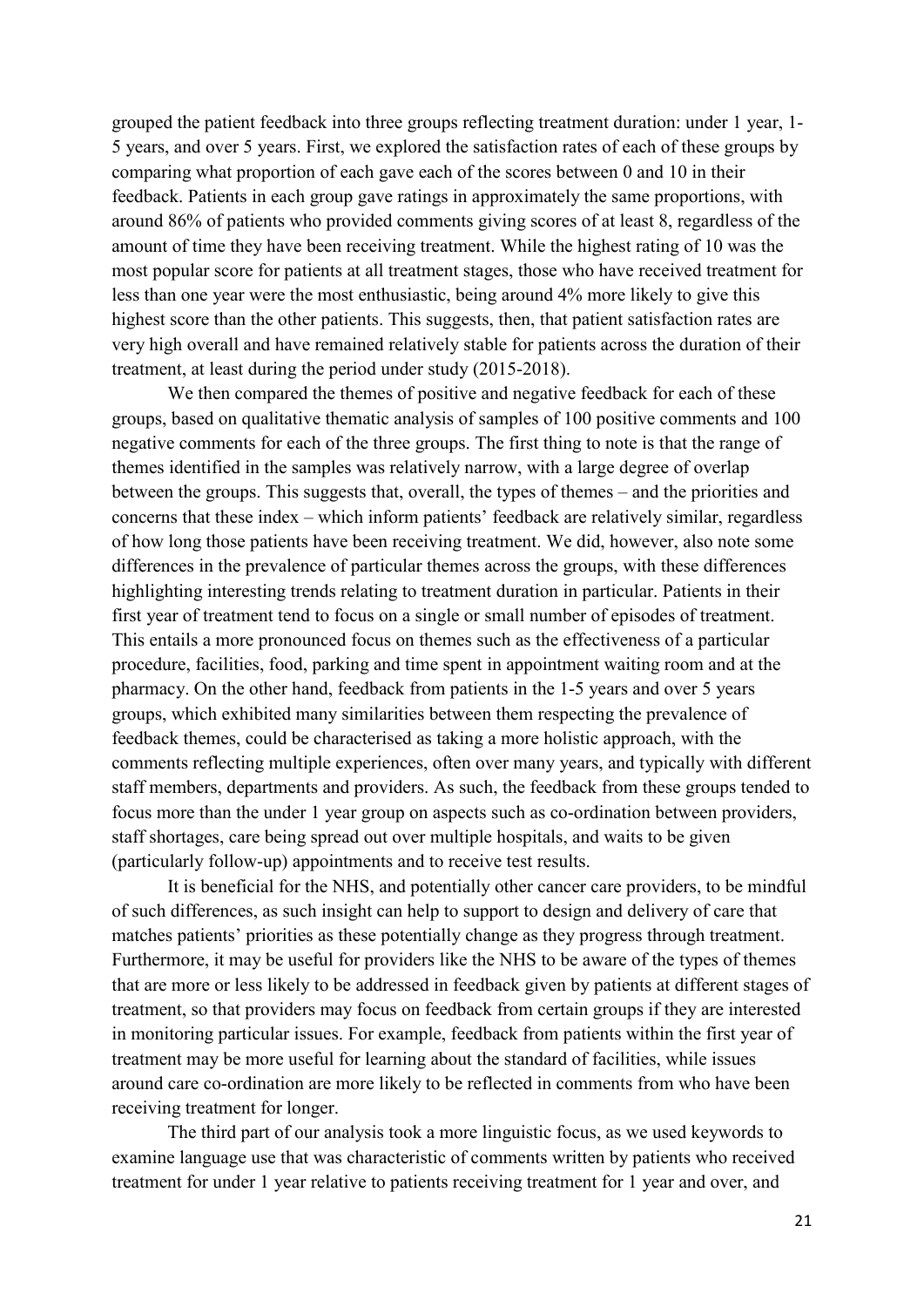vice versa. When analysed in context, keywords in both groups substantiated many of findings from our thematic analysis of the samples of positive and negative feedback, thus providing evidence that such patterns are indeed generalisable beyond the samples we analysed. Yet some of the keywords also provided new insight regarding the ways in which patients linguistically framed their evaluations, particularly in terms of what aspects were foregrounded and the types of rhetorical strategies patients used to bolster their credibility and their claims. Patients in the under 1 year group tended to base their feedback on a single or small number of visits to a provider – typically procedures undertaken at hospitals – which were characteristically formulated as narratives and located in the past. Their feedback was thus relatively precise, and often focussed on the procedures and individuals involved, as well as how they felt at the time and in the period immediately following the treatment. We could interpret this recounting of past events with more characteristic emotional self-disclosure as a type of emotional narrative designed to make more personalised appeals to readers. Such narratives can be viewed as invoking the kind of mythopoetic legitimation described by van Leeuwen (2008); rather than trying to present their experiences as being necessarily representative, then, the tellers of these stories (who were characteristically in the under 1 year group) convey the importance of their praise and complaints in terms of the (emotional) impacts that the attested service experiences had on them personally.

On the other hand, patients in the 1 year and over group made greater use of presenttense verbs and framed their experiences as ongoing, or at least as occurring in the recent past but with results and effects that evident in the present. Rather than focusing on individuals, keywords for these comments indicated a focus on entire teams and departments, which is indicative of a wider focus of evaluation within this feedback, which addresses multiple individuals and departments, often across many years. The feedback from this group also contained more autobiographical information, for example with patients recounting their original diagnosis and providing details about how long they had been visiting a particular provider. We have argued that such information, which is not requested in the free-text box sections of the feedback form, is foregrounded by patients perhaps as a rhetorical strategy to bolster their credibility as experienced patients whose evaluations are based on long-term experiences, and so ultimately legitimate their perspectives and the value of their feedback.

The rhetorical strategies that characterise the written feedback from patients in the under 1 year and 1 year and over groups can therefore be contrasted against each other, with the former relying on emotional appeals based on a single experience and the latter based on presenting the patient's perspective as being based on long-term experiences and thus being potentially more generalisable. Whichever strategy is likely to be most effective is difficult to predict and may depend on the individual reading and interpreting the feedback. Whatever the case, it is important for the NHS and other feedback monitors to be aware of such rhetorical strategies, as these may create the unhelpful impression (knowingly or otherwise to the patients using them) that some patients' feedback is more valid than others'.

Taken together, then, the three perspectives we have adopted on the feedback data in this study provide a range of complementary insights into how written feedback given by patients at different points in their treatment may differ, but also in the ways that it is similar too. The thematic analysis in Section 4.2 and the keyword analysis in Section 4.3 gave some overlapping findings, though each also gave unique insights too. The thematic analysis was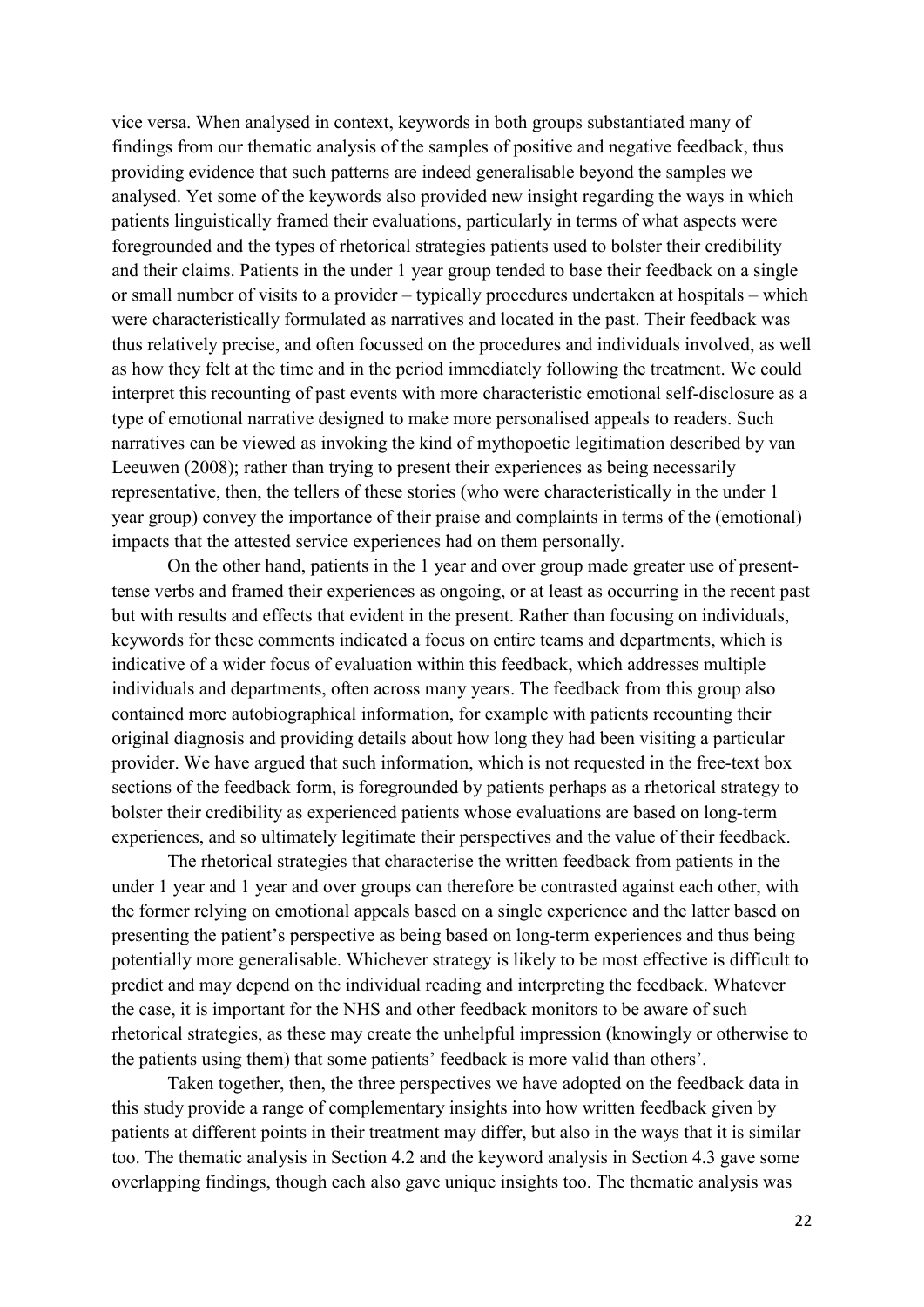useful for understanding content in terms of what drove patients' evaluations, while the keyword analysis was useful for understanding the form that these evaluations took, and the lexico-grammatical characteristics of feedback from the two groups and how these reflected higher-level rhetorical strategies through which feedback was not only given but also legitimated. While keyness was useful for understanding what distinguished the two groups linguistically, a limitation of the approach is that the focus on difference that underlies the keywords procedure forces us as analysts, in turn, to focus on what is different rather than similar about the datasets (in our case, patient groups) under study. However, this shortcoming was, to an extent, buffered by the preceding thematic analysis, which allowed us to see the ways in which the two groups were similar to one another. Rather than being viewed as mutually exclusive, then, the examination of content and form, represented respectively by the aforementioned sections of our analysis, has enabled a triangulated perspective on our feedback data which arguably lends more robustness to the findings of both parts of the analysis.

As discussed at the beginning of this paper, our stakeholder partners within NHS England & NHS Improvement set us a series of questions to answer about this feedback data, all of which oriented to content rather than language. This is understandable, and likely reflects the experience of others collaborating with non-linguist partners. Yet analysis such as that reported in this article, which has developed from the original aims set out by our partners at NHS England & NHS Improvement, demonstrates, we hope, how applied linguists working with non-linguist stakeholders can nevertheless use (corpus) linguistic tools to answer what appear, at least on the surface level, to be non-linguistic questions. Our experiences on this and similar other projects has taught us that a linguistic focus can certainly add value to a focus on content alone, and that the challenge for corpus linguists in particular is in persuading stakeholders of the value of a linguistic focus, as well as of corpus linguistic methods in particular (see also: Brookes and Harvey 2016; Brookes et al. 2017). This is certainly not an insurmountable challenge, and we have found it beneficial to bring stakeholders along with us, and that this helps to ensure that the methods we are using and the findings that these methods are giving us are indeed of value to our stakeholder partners and have not taken us too far away from their priorities. Even questions which do not orient to language on the surface level can, in many cases, be approached through a linguistic lens. We have found this to be an effective way of demonstrating what linguistics, and corpus linguistics, can add, while mitigating the risk that our findings or not relevant or of interest or value to our partners.

## **Acknowledgements**

This research was supported by ESRC Grant number LIA7835. We would like to thank Andrew Hardie for his technical assistance in preparing the corpus for analysis. We would also like to thank Peter Williamson from NHS England & NHS Improvement for his support over the course of this project.

## **References**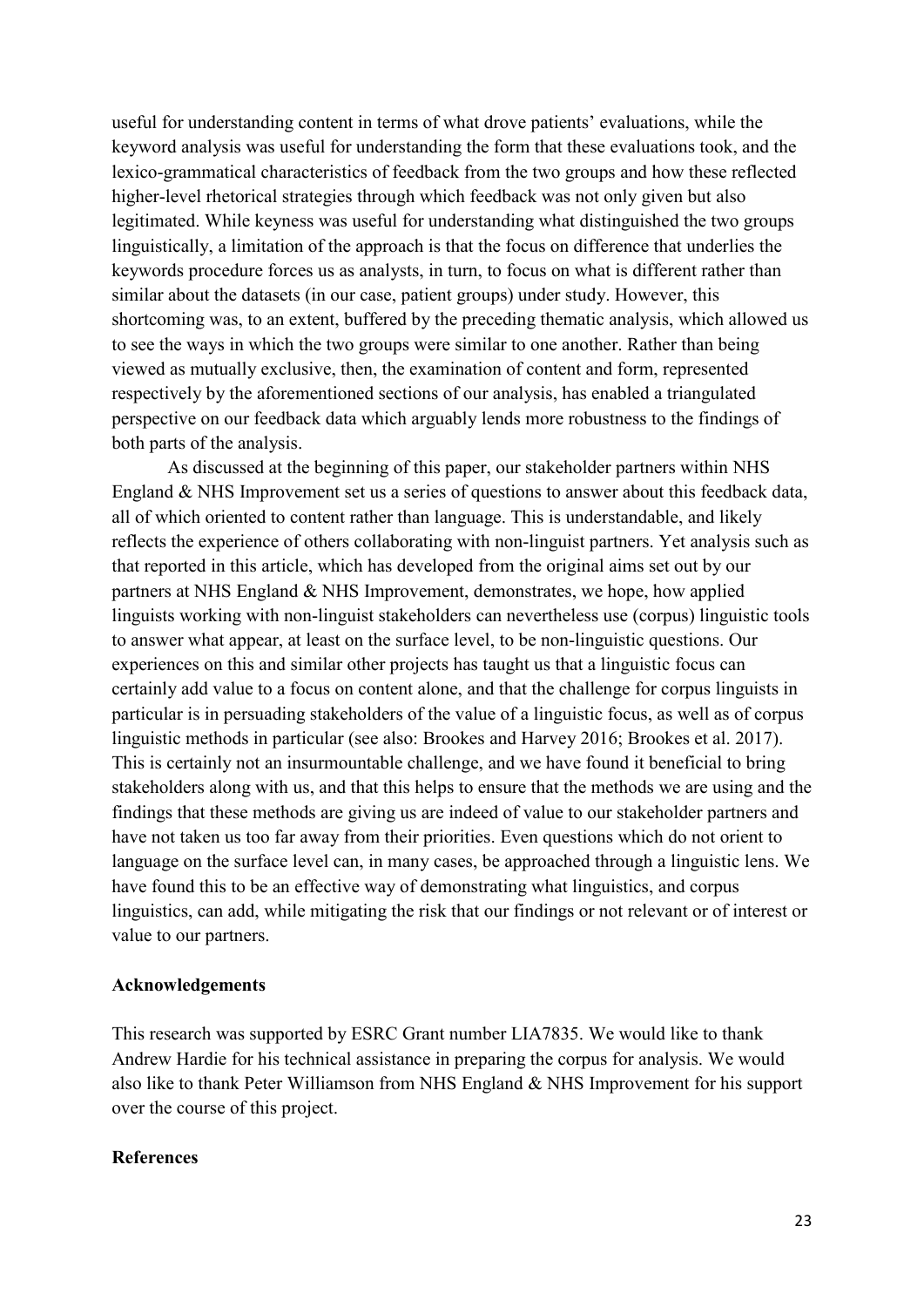Ahmad, A., Ormiston-Smith, N., Sasieni, P., 2015. Trends in the lifetime risk of developing Cancer in Great Britain: comparison of risk for those born from 1930 to 1960. Br J Cancer 112, 943–947.

Arora, N., Reeve, B., Hays, R., Clauser, S., Oakley-Girvan, I., 2011. Assessment of quality of cancer-related follow-up care from the Cancer survivor's perspective. J Clin Oncol. 29, 1280– 1289.

Baker, P. and Brookes, G., 2021. Lovely nurses, rude receptionists, and patronising doctors: Determining the impact of gender stereotyping on patient feedback. In: J. Angouri and J. Baxter (eds.), *The Routledge Handbook of Language, Gender, and Sexuality*. London and New York: Routledge, pp. 559–571.

Baker, P., Brookes, G., Evans, C., 2019. The Language of Patient Feedback: A Corpus Linguistic Study of Online Health Communication. Routledge.

Baker, P., Brookes, G., 2021. Lovely nurses, rude receptionists, and patronising doctors: Determining the impact of gender stereotyping on patient feedback. In: Angouri, J., Baxter, J. (Eds.), The Routledge Handbook of Language, Gender, and Sexuality. Routledge, 559–571.

Booij, J., Zegers, M., Evers, P., Hendriks, M., Delnoij, D., Rademakers, J., 2013. Improving cancer patient care: development of a generic cancer consumer quality index questionnaire for cancer patients. BMC Cancer 13, 203.

Brookes, G., Harvey, K., 2016. Examining the discourse of mental illness in a corpus of online advice-seeking messages. In: Pickering, L., Friginal, E., Staples, S. (Eds.). Talking at Work: Corpus-based Explorations of Workplace Discourse. Palgrave MacMillan, pp. 209– 234.

Brookes, G., Harvey, K., Mullany, L., 2018. From corpus to clinic: health communication research and the impact agenda. In: McIntyre, D., Price, H. (Eds.). Applying Linguistics: Language and the Impact Agenda. Routledge, pp. 99–111.

Brookes, G., Baker, P., 2017. What does patient feedback reveal about the NHS?: a mixed methods study of comments posted to the NHS Choices online service. BMJ Open 7, e013821.

Brookes, G., McEnery, T., 2017. How to interpret large volumes of patient feedback: methods from computer-assisted linguistics. Social Research Practice 4 (1), 2–13.

Brookes, G. and McEnery, T., 2020. Corpus Linguistics. In: S. Adolphs and D. Knight (eds.), *The Routledge Handbook of English Language and Digital Humanities*. London and New York: Routledge, pp. 378-404.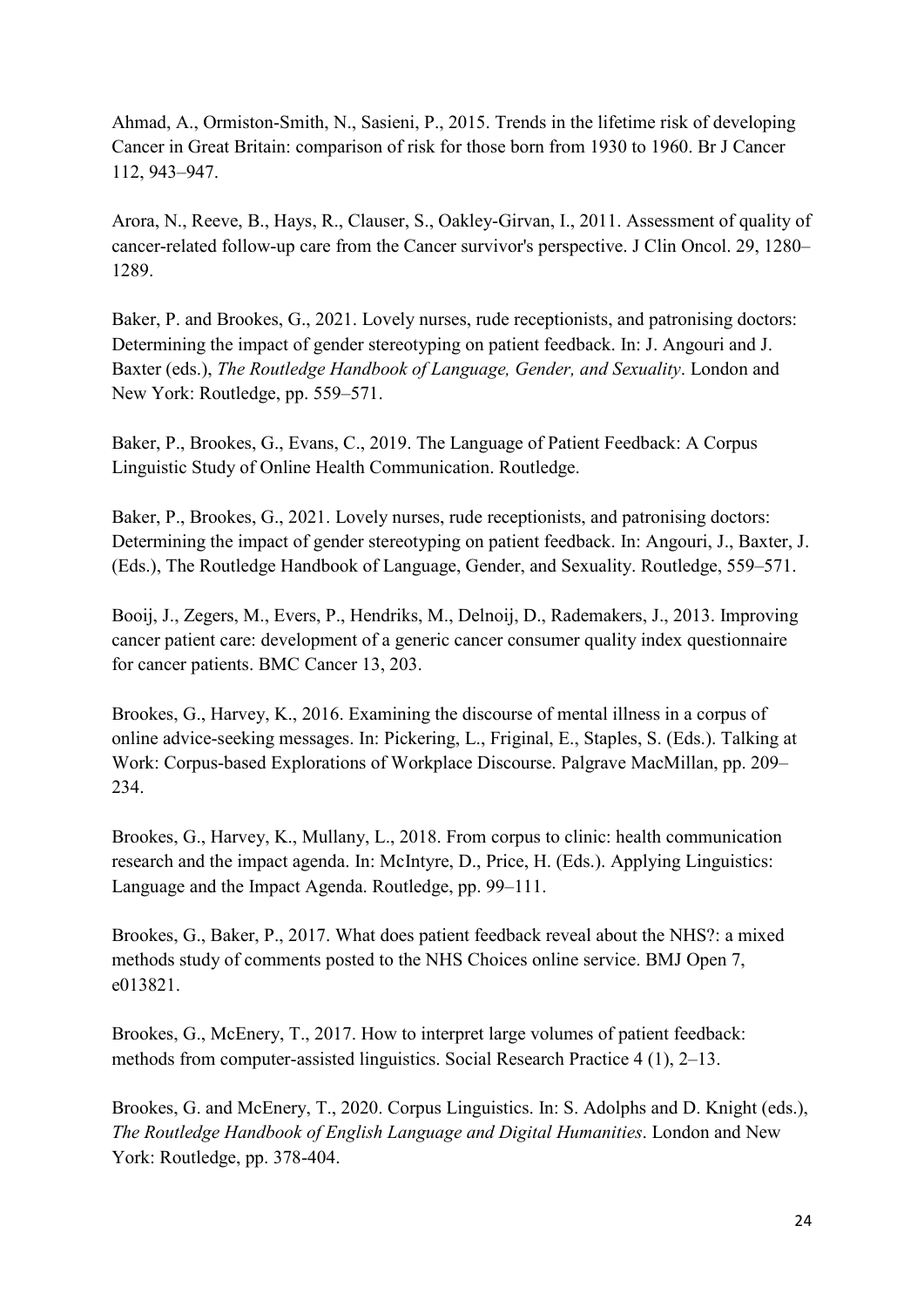Coulter, A., 2013. Understanding the experience of illness and treatment. In: Ziebland, S., Coulter, A., Calabrese J., Locock, L. (Eds.). Understanding and Using Health Experiences: Improving Patient Care. Oxford University Press, 6–15.

Cunningham, M., Wells, M., 2017. Qualitative analysis of 6961 free-text comments from the first National Cancer Patient Experience Survey in Scotland. BMJ Open 7, e015726.

Davies, E. and Cleary, P. D., 2005. Hearing the patient's voice? Factors affecting the use of patient survey data in quality improvement. *BMJ Quality & Safety* 14, 428– 32.

Damman O., Hendriks, M., Sixma, H., 2009. Towards more patient centred healthcare: a new consumer quality index instrument to assess patients' experiences with breast care. Eur J Cancer 45, 1569–1577.

Dunning, T., 1993. Accurate methods for the statistics of surprise and coincidence. Computational Linguistics 19 (1), 61–74.

Evans, R. G., Edwards, A., Evans, S., Elwyn, B. and Elwyn, G., 2007. Assessing the practising physician using patient surveys: a systematic review of instruments and feedback methods. Family Practice 24(2), 117– 27.

Ferlay, J., Ervik, M., Lam, F., 2020. Global Cancer Observatory: Cancer Today. Lyon: International Agency for Research on Cancer. Online: https://gco.iarc.fr/today. Accessed April 2021.

Greco, M., Brownlea, A. and McGovern, J., 2001. Impact of patient feedback on the interpersonal skills of general practice registrars: results of a longitudinal study. Medical Education 35(8), 748– 56.

Gupta, P. C., Witty, J. and Wright, N., 1993. An approach to consumer feedback in an out patient specialty service. International Journal of Health Care Quality Assurance 6(5), 13–16. Hardie, A., 2012. CQPweb - combining power, flexibility and usability in a corpus analysis tool. International Journal of Corpus Linguistics 17 (3), 380–409.

Lagu, T., Hannon, N. S., Rothberg, M. B. and Lindenauer, P. K., 2010. Patients' evaluations of health care providers in the era of social networking: an analysis of physician rating websites. Journal of General Internal Medicine 25(9), 942– 6.

López, A., Detz, A., Ratanawongsa, N. and Sarkar, U., 2012. What patients say about their doctors online: a qualitative content analysis. Journal of General Internal Medicine 27(6), 685–92.

Malin, J., Ko, C., Ayanian, J., Harrington, D., Nerenz, D., Kahn, K., Ganther-Urmie, J., Catalano, P., Zaslavsky, A., Wallace, R., Guadagnoli, E., Arora, N., Roudier, M., Ganz, P.,